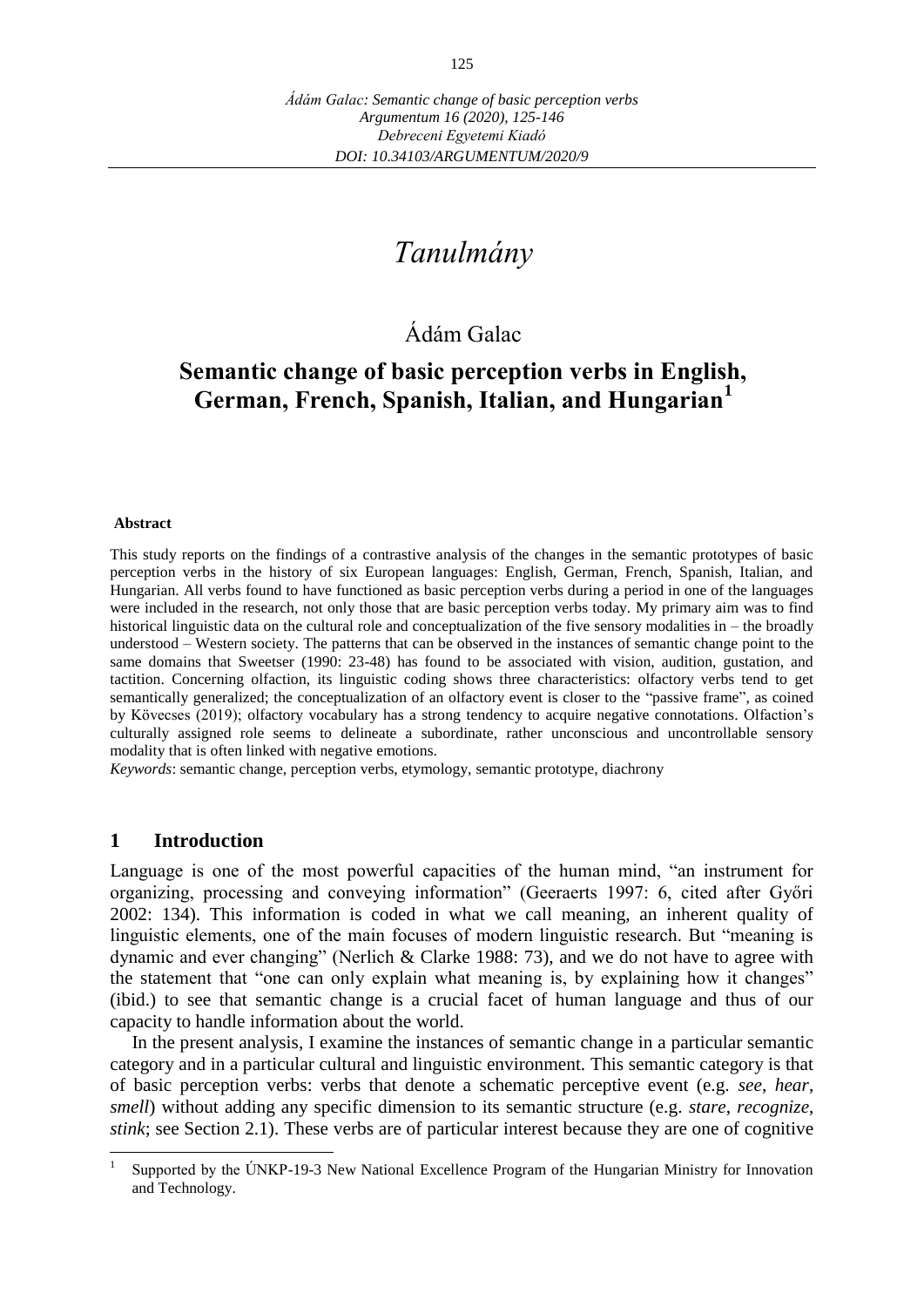science's primary windows on the relationship between sensory experience and cognition. From a diachronic point of view, this category encompasses all verbs that functioned as basic perception verbs during a period in one of the studied languages (so *stink* is relevant for our analysis as its Old English predecessor, *stincan* used to be a neutral olfactory verb).<sup>2</sup>

The particular cultural environment this research is focused on is Western culture in its broad sense: the culture based on Greco-Roman and Christian origins, characterized by feudalism in the Middle Ages, followed by a process of industrialization from the  $18<sup>th</sup>$ century. This is reflected by the language sample as well, which is composed of six European languages: English, German, French, Spanish, Italian, and Hungarian (cf. Section 3.1). The rationale behind this cultural perspective lies in the fact that language is in constant interaction with society and culture, and cannot be treated separately from them. Therefore, the generalizations allowed by the outcomes of this analysis only apply to the culturally affected conceptualization of the five sensory modalities, and constitute no universals of human thinking in general.

The principal aim of this study is to find historical linguistic data on the cultural role of the five sensory modalities (vision, audition, olfaction, gustation, and tactition) in the given languages by observing the patterns of change the primary meanings of basic perception verbs have undergone. To my knowledge, the only similar comparative examination of the question is Sweetser (1990: 23-48), who has laid the foundations of the study of the relationship between perception and other cognitive domains in English and many other Indo-European languages (see Section 2.3). But Sweetser's results are based primarily on polysemies and distant and thus uncertain etymologies, and her approach is rather theoretical than methodical. On the other hand, the two main systematic analyses of the subject – Harm (2000) and Fernández Jaén (2012) – are restricted to one language (German and Spanish, respectively). My objective has been to fill in this research gap and to provide a systematic cross-linguistic study of the semantic development of basic perception verbs in the six given European languages.

The structure of this paper is as follows: In Section 2, I discuss the main notions concerning the category of basic perception verbs, define what I mean by semantic change, and review Sweetser's (1990) observations on the domains that are usually linked to the different sensory modalities. Section 3 outlines the methods adopted for my analysis, presents the main sources used for the collection of the data, and indicates the limitations of this research. Section 4 is dedicated to the outcomes of this examination and discusses the sensory modalities one by one, followed by an outline of the semantic development of a highly polysemous multimodal verb in the Romance languages, *sentir(e)*, illustrating the versatility of possible prototype changes a verb (Classical Latin *sentio*) can undergo. Finally, in Section 5, I recapitulate the most important results of this analysis and point to possible areas of future research.

 $\overline{a}$ 

<sup>2</sup> <http://www.bosworthtoller.com/finder/3/stincan> (23.4.2020).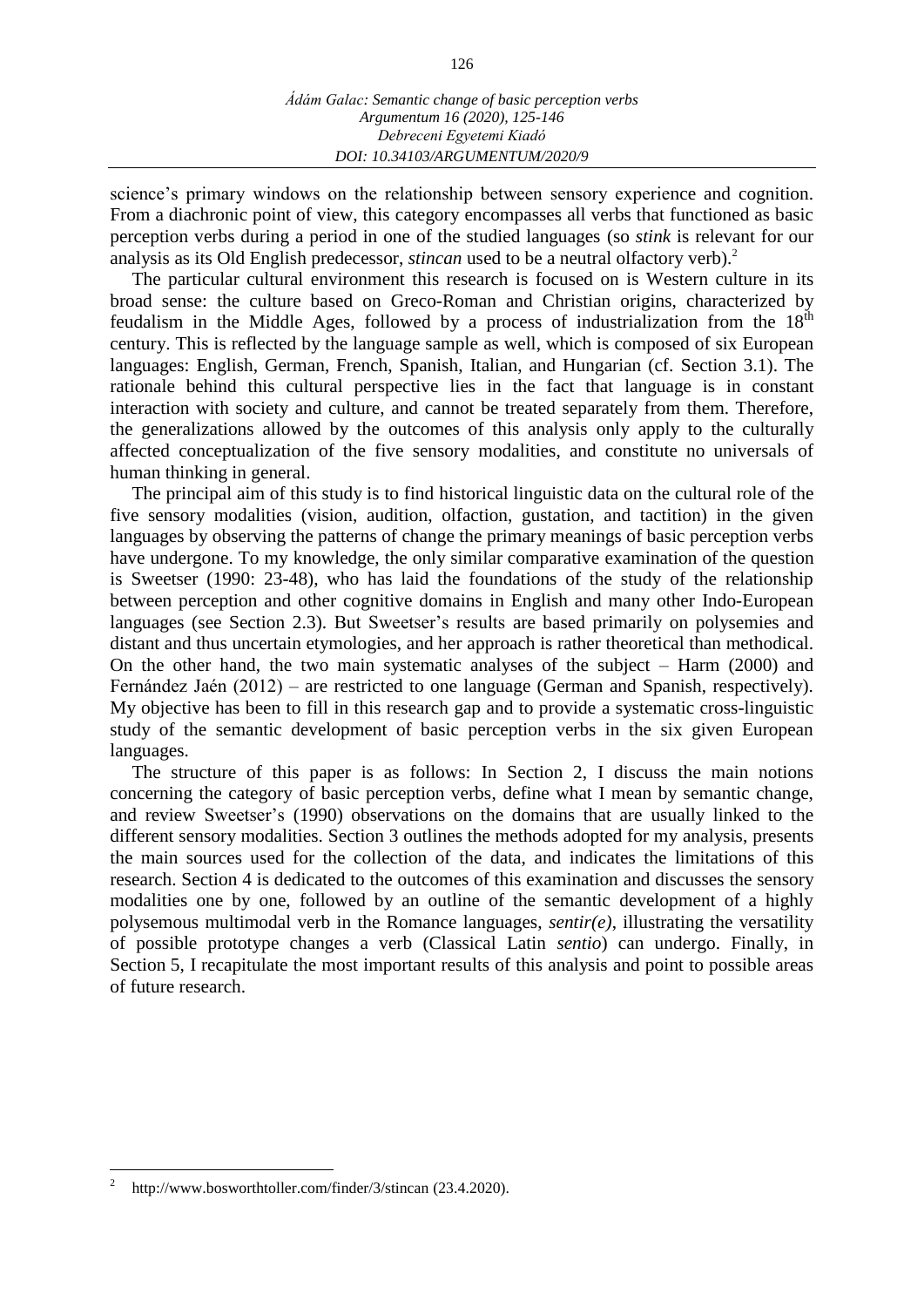## **2 Theoretical background**

## *2.1 Basic perception verbs*

The present analysis has been carried out against the backdrop of cognitive linguistics, one of the basic tenets of which is that cognition (and thus language) is embodied (cf. Lakoff  $\&$ Johnson 1980; Lakoff 1987; Johnson 1987; Langacker 2008; Bergen 2012; Tolcsvai Nagy 2013). Empirical research in psychology, neuroscience and related disciplines has shown that simulation plays a crucial role in thinking, memory, and in the construction of linguistic meaning (Bergen 2012; 2015). We experience the world primarily through our bodies – be it our sense of balance and spatial orientation, our sensation of pain, or what are traditionally called the five senses: vision, audition, olfaction, gustation and tactition –, and the experiences conveyed by these senses function as a basis of how we understand the world. And as perception is intertwined with cognition, so it is closely linked to language as well, which – another maxim of cognitive linguistics – reflects our habitual ways of thinking and of conceptualizing the world. Therefore the investigation of the studied languages' means to express basic perceptive events can provide valuable insights into the interrelationship of perception and cognition in the corresponding cultures.

Perceptive events can be grouped into three basic classes, as exemplified in Table  $1<sup>3</sup>$  by the English verbs of auditory perception (cf. Gisborne 2010: 4-8). In the case of subject-oriented conceptualization of perception, the grammatical subject of the verb is the perceiver (i.e. the subject of the perception), whereas the grammatical subject of object-oriented verbs is the percept (i.e. the object of the perception). Subject-oriented verbs are further divided into two subclasses: the experiencer class expresses a pure and inactive type of perception, and the agentive class denotes an active, attentive, deliberate one.

| subject-oriented verbs | experiencer class | hear      |  |
|------------------------|-------------------|-----------|--|
|                        | agentive class    | listen to |  |
| object-oriented verbs  | percept class     | sound     |  |

*Table 1. The three classes of perception verbs*

The verbs whose primary meaning corresponds to (at least) one of these classes without any additional element or nuance in its event structure are the so-called basic perception verbs. These verbs (e.g. English *see*, *look*, *hear*, *smell,* etc.) "form a separate class of their own" (Gisborne 2010: 8) and should be treated separately from verbs like *recognize*, *seem*, or *marvel at*, in the case of which pure sensory perception is only a part of or accompanies the action (cf. Harm 2000: 97-99). In another formulation, basic perception verbs are general, and all the others are nuanced in some way ("verbes génériques et verbes nuancés", Piron 2002: 72), having some kind of additional dimension in their prototypical meaning. For example, Gisborne (2010: 9) states that "the meaning of *watch* includes the notion that the thing which is being watched is expected to change". But, at the same time, he also says that "*watch* is relevant to my concerns, although not as centrally" (ibid.), which points to the fact that it is sometimes not that evident whether a verb should be considered a basic perception verb or

 $\overline{a}$ 3 For a comprehensive (synchronic) overview of perception verbs in the six studied languages, see Appendix.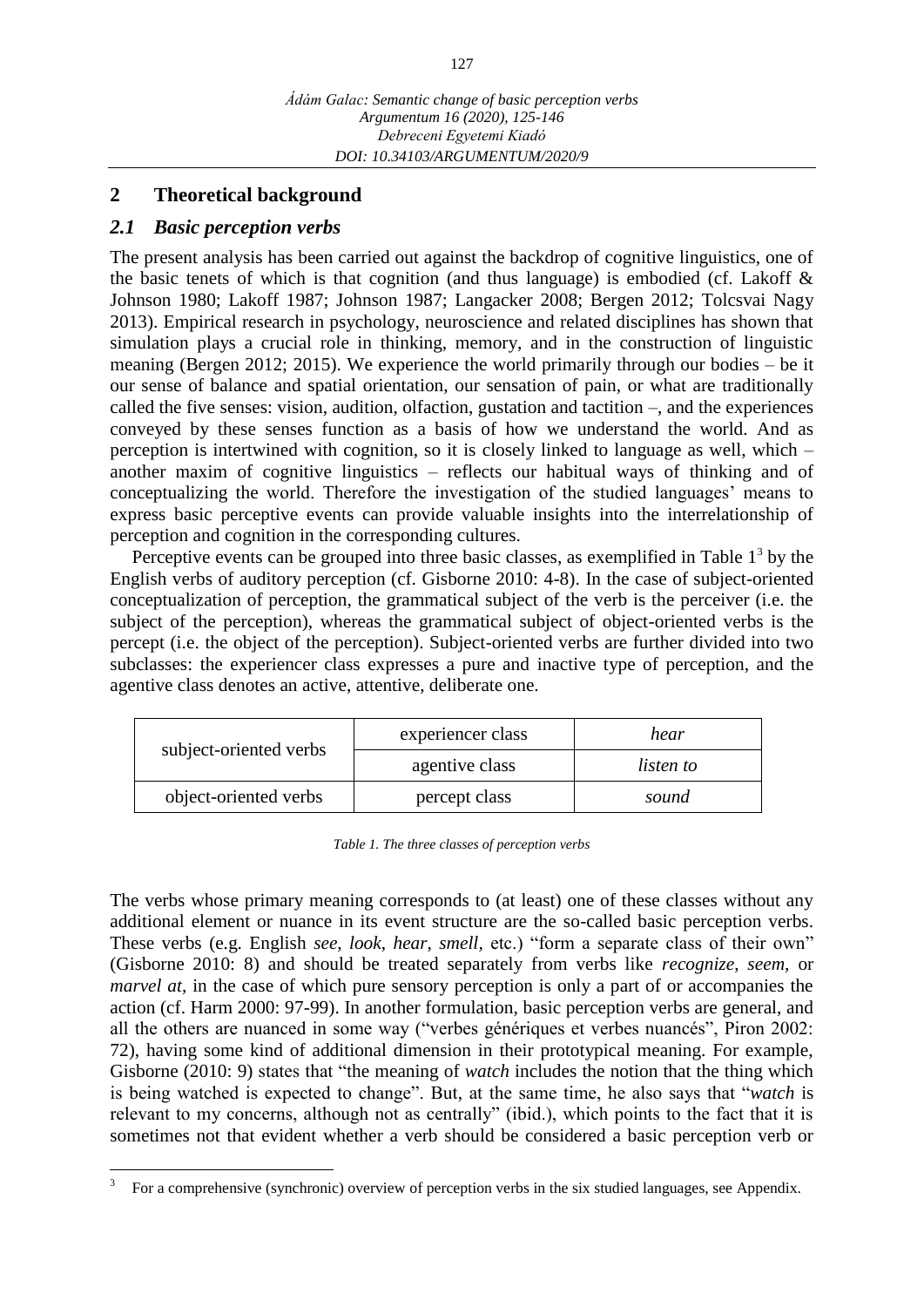not. According to Cacciari and Levorato (2003: 4), perception verbs constitute a scale between the so-called "gradient of perception" and the "gradient of cognition", with verbs like It. *guardare* 'to look at' being closer to the gradient of perception, and verbs like It. *identificare* 'to identify' closer to the gradient of cognition.<sup>4</sup> They suggest that verbs of pure perception are those that are located in the first third of the scale towards the gradient of perception (Cacciari & Levorato 2003: 7).

Not all languages in our study have basic perception verbs for all classes of all sensory modalities.<sup>5</sup> For instance, the Romance languages can express visual and auditive perception from the perspective of the percept as an agent only through a verb with some additional meaning (e.g. Fr. *sembler* 'to seem', *paraître* 'to appear'), through paraphrasing (e.g. Fr. *avoir l'air* ... 'to have an appearance like ...'), or with the help of a copula, leaving the perceptive event implicit (e.g. Fr. *être* 'to be'). Similarly, Hungarian lacks basic verbs in the percept class of olfactory, gustatory and tactile perception, and uses either an adjectival compound (1) or possessive constructions (2-3) instead:

(1) *Ez a tea jó-illat-ú.* this the tea good-smell-ADJ.SFX (This tea is good-smelling.) 'This tea smells good.'

 $\overline{a}$ 

- (2) *En-nek a teá-nak jó illat-a van.* this-DAT the tea-DAT good smell-POSS be.3SG (This tea has a good smell.) 'This tea smells good.'
- (3) *En-nek a teá-nak jó az illat-a.* this-DAT the tea-DAT good the smell-POSS (The smell of this tea is good.) 'This tea smells good.'

There are also cases where a basic perception verb concurs with such alternative constructions, like that of the percept class of auditive perception in Hungarian, where the verbs *hangzik* and *szól* ('to sound, to emit a sound') often give way to the expression *valamilyen hangja van* ('to have some kind of sound, to have a sound like sg'). This also implies that the frequency of perception verbs varies from one language to another, a factor that should be mentioned even if it is beyond the scope of the present paper. Moreover, Rojo López and Valenzuela (2005) have shown on the example of English and Spanish that the contextual usage of perception verbs belonging to the same class and sensory modality can show significant differences: their quantitative analysis of a bidirectional translation corpus has revealed, for instance, that English percept verbs are often translated as experiencer or agentive verbs in Spanish, and – an even more surprising fact – that the agentive *escuchar* ('to listen') was translated as *hear* (experiencer) in 77.8% of the cases (Rojo López & Valenzuela 2005: 10-11; 14). Such differences of usage can be observed even in as close cognates as French *sentir*, Spanish *sentir*, and Italian *sentire* (cf. Enghels & Jansegers 2013).

<sup>4</sup> In the empirical part of their research, they asked native speakers to locate a number of perception verbs somewhere between these two gradients, symbolized by a sensory organ and a brain.

<sup>5</sup> In the table in the Appendix, different colours are used to distinguish the three classes (experiencer, agentive, and percept) from one another. If a language has no basic perception verb for a class in a sensory modality, the corresponding grid is left white. Possible alternative formulations are included in parentheses.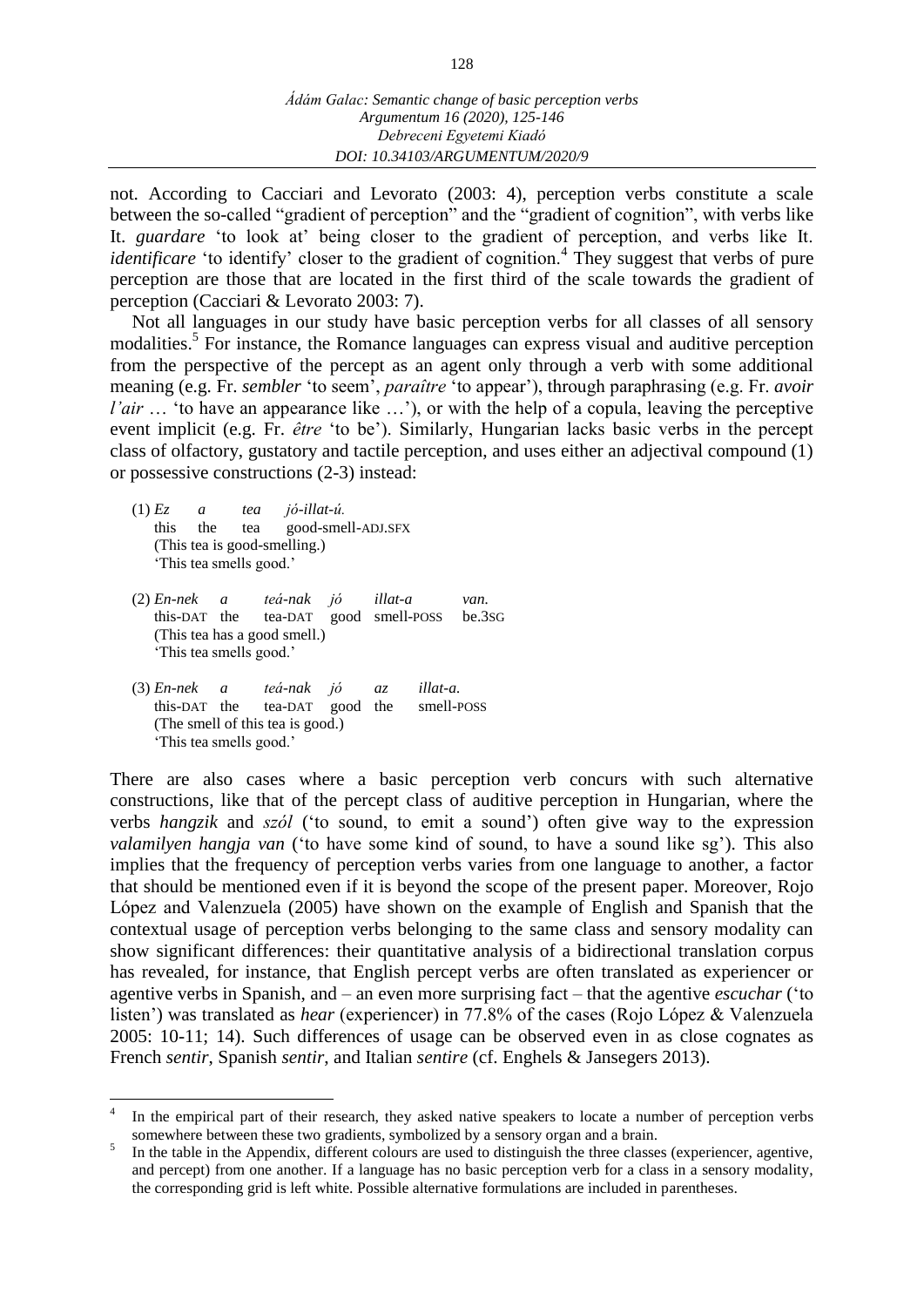I have mentioned these subtle but by far not unimportant factors in order to show the complexity of our research object and to point out the inherent limitations of our analysis. All these aspects cannot be accounted for within the framework of this study, as the synchronic polysemy of the verbs cannot either. Still, as the phenomenon of polysemy is inextricably linked to semantic change, the actual focus of our research, we should now turn to the relation of these two notions.

### *2.2 Semantic change*

Most perception verbs are highly polysemous. The English verb *see*, for instance, has at least nine distinguishable senses, as found by Alm-Arvius (1993: 350-351) in a corpus-based study. But since the principles of categorization are not that self-evident, Gisborne (2010: 118-150) differentiates between twelve, Ibarretxe-Antuñano (1990: 64) between seventeen, and the online Oxford Advanced Learner's Dictionary<sup>6</sup> between eighteen separate meanings of *see*. Still, it can be stated with certainty that the relation between these meanings is hierarchical: (at least) one meaning can be considered as the primary one, and the others its extensions. In the semantic network model of cognitive linguistics, this primary meaning, to which the other nodes are related in one way or another, is called the global prototype (Langacker 1990: 266- 272; Győri 2002: 151-152). There can also be local prototypes that are centers of parts of the network. This situation of polysemy develops into semantic change when a local prototype gets detached from the network and becomes a new global prototype – this process is called prototypicalization (Győri 2002: 152) and constitutes the focus of the present paper.<sup>7</sup>

Semantic change is "far less generalizable than any other type of language change" (Győri 2002: 131). While in phonetics, for instance, there is a finite number of variables susceptible of alternation, "meanings refer to mental content and are thus not characterizable purely through aspects of linguistic structure" (ibid.). This is confirmed by Harm (2000) as well who, after listing some regularities on a low level of generalization (e.g. the meaning of modal verbs shifts from deontic to epistemic modality and not vice versa, words meaning 'little girl' or 'little child' often acquire the meaning 'pupil (in anatomy)' etc.),<sup>8</sup> concludes that "with the current state of empirical research on phenomena of semantic change, general statements on cross-linguistic regularities are only possible to a limited extent" (Harm 2000: 45).<sup>9</sup> Fernández Jaén's (2017) investigation takes one more step forward towards the possibilities of generalizing the manifold developments of semantic change, but the tendencies he discusses still pertain to a relatively low level of generalization, i.e. they are restricted to specific semantic domains. Although he is optimistic regarding the future development of this field, stating that "there is no doubt that the path towards a semantics based on scientific laws is very promising"<sup>10</sup> (Fernández Jaén 2017: 121), we have to admit that there is still much to explore.

 $\overline{a}$ 

<sup>6</sup> [https://www.oxfordlearnersdictionaries.com/definition/english/see\\_1?q=see](https://www.oxfordlearnersdictionaries.com/definition/english/see_1?q=see) (7.4.2020).

<sup>7</sup> Fernández Jaén (2017: 117) finds that this is in agreement with what chaos theory tells us about processes of growing complexity, according to which a system that has reached a certain state of complexity goes through a phase transition to find a new type of order.

 $\frac{8}{1}$  Harm (2000: 43-44).

Translation by the author. The original text:

<sup>&</sup>quot;[…] sind beim gegenwärtigen Stand der empirischen Aufarbeitung semantischer Wandelerscheinungen generelle Aussagen zu sprachübergreifenden Regularitäten des semantischen Wandels nur bedingt möglich."

 $10$  Translation by the author. The original text: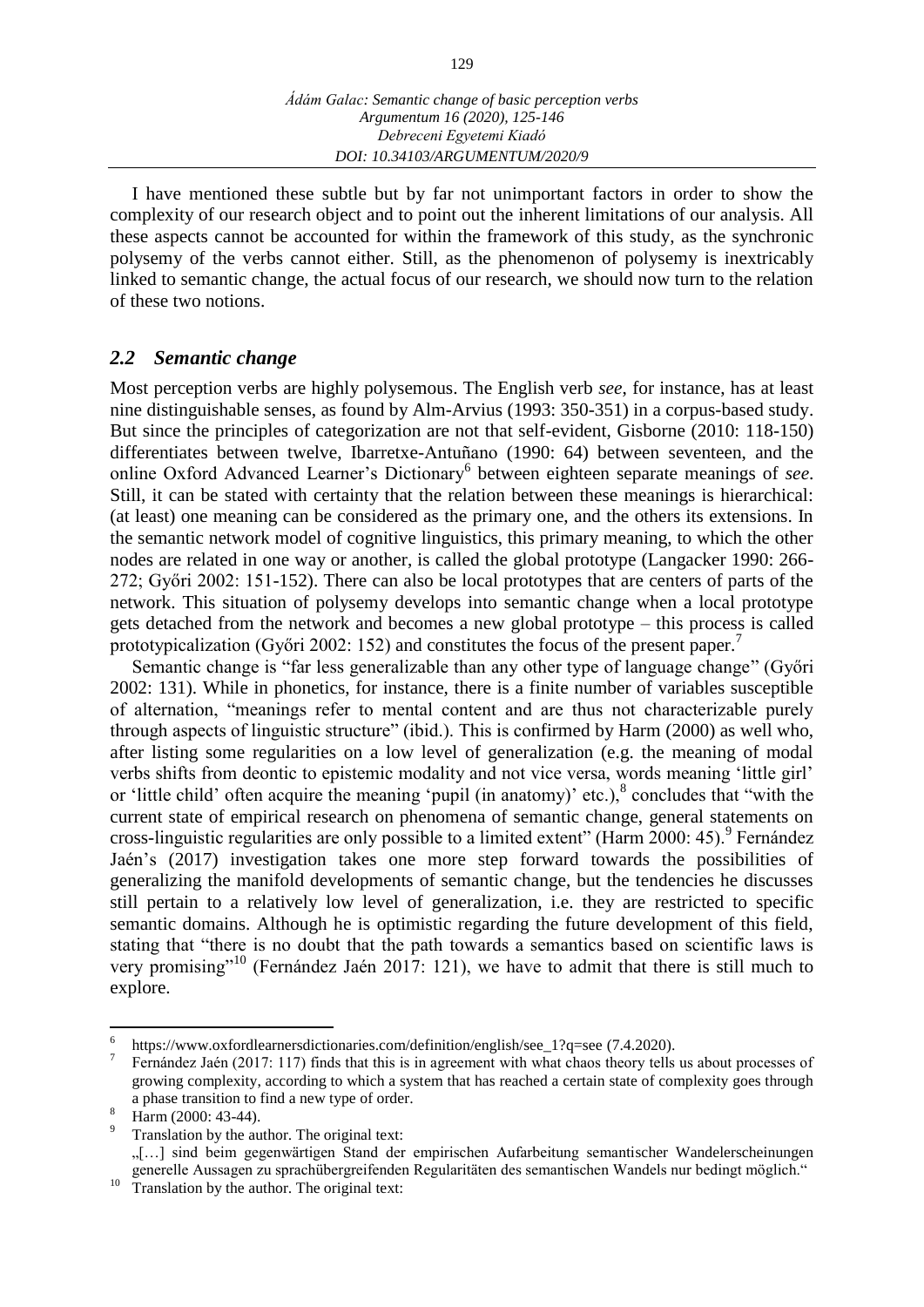### *2.3 Semantic change of basic perception verbs*

Although the semantic evolution of perceptive vocabulary has long been a topic of interest in historical linguistics (cf. Grimm 1848; Wood 1899; Vendryes 1932), the first systematic overview of the patterns of change was provided by Sweetser (1990). In the second chapter of her book $11$  on semantics and etymology, she examines the semantic development of perception verbs in some Indo-European languages, especially in English. In her qualitative analysis, based on etymologies and polysemies, she argues that the phenomena of semantic change of perception verbs are grounded in what she calls the Mind-as-Body Metaphor, which is "motivated by correlations between our external experience and our internal emotional and cognitive states" (Sweetser 1990: 30). Apart from a few counterexamples, the paths of semantic change "seem to be primarily one-way (concrete  $\rightarrow$  abstract, or physical  $\rightarrow$ mental)" (Sweetser 1990: 35). After mapping out a number of attested source and target domains of English and some IE perception verbs, she comes to the following generalizations concerning the meaning extensions<sup>12</sup> that are observable in the different sensory modalities (Sweetser 1990: 32-38):

- a. visual perception: objective and intellectual domain, attention, knowledge, control
- b. auditive perception: interpersonal communication, obedience
- c. tactile perception: general sensory perception, emotions
- d. gustatory perception: personal preference

As to olfactory perception, she finds no universal abstract or mental connotations, apart from a rare and peripheral meaning extension of detecting something suspicious by intuition. Neither does Whitt (2010: 25), who only adds to Sweetser's observations that "sometimes verbs signifying gustatory perception can also mean (or are derived from a sense of) 'try' or 'choose'".<sup>13</sup>

The present analysis of prototype changes in the semantic networks of perception verbs has both confirmed Sweetser's and Whitt's observations and led to novel findings.

"[…] no cabe duda de que el camino hacia una semántica basada en leyes científicas se muestra muy prometedor."

 $\overline{a}$ 

 $11$  Sweetser (1990: 23-48).

<sup>&</sup>lt;sup>12</sup> Sweetser only makes generalizations about the target domains of perception verbs. The sole generalizable source domain based on her data appears to be the names of sensory organs (Sweetser 1990: 32-34; cf. Díaz Vera 2011: 287), but this, too, is only a conjecture that relies on uncertain etymologies.

<sup>&</sup>lt;sup>13</sup> Sweetser only mentions that it is not clear whether the Indo-European root of Latin *gustare* 'taste (agentive)' originally meant 'taste' or 'try', as its Germanic and Celtic descendents mean 'try' or 'choose' (Sweetser 1990: 36), but she doesn't imply that these two meanings are often related to each other.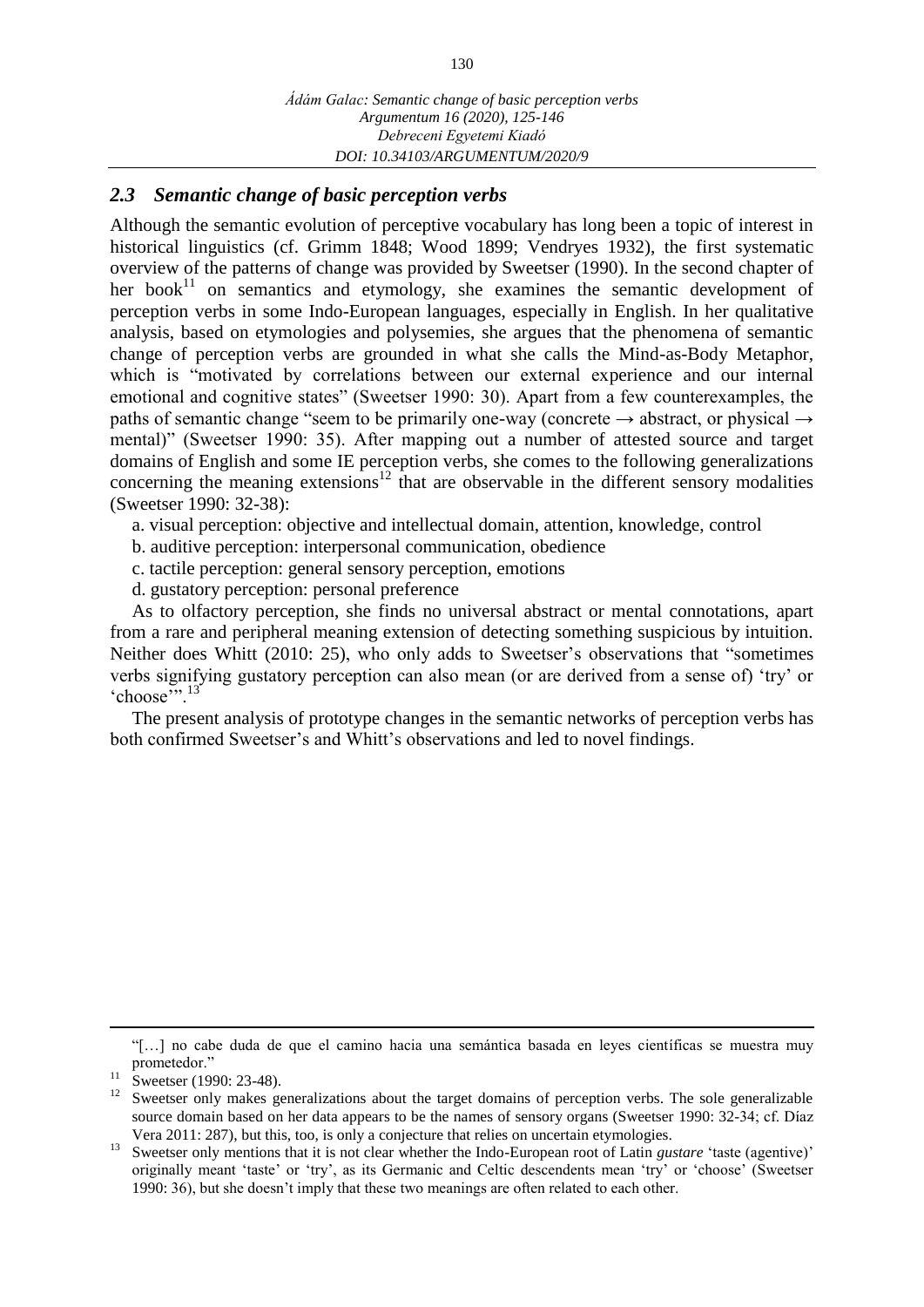#### **3 Methods**

#### *3.1 The object of analysis*

The scope of my analysis encompasses all instances of semantic change where the semantic prototype (or in some cases one of the semantic prototypes) of the source and/or the target meaning of a verb expresses basic sensory perception. An example for the former is English *show*: this verb used to mean 'see', as did Old English *sćēawian* and as still do all its reflexes in the continental Germanic languages, but its meaning acquired a causative dimension<sup>14</sup> in the  $14<sup>th</sup>$  century to become 'cause to be seen, point out, exhibit' (ODEE: 823). Change in the opposite direction can be exemplified by French *entendre* 'hear': Latin *intendere* 'stretch out, reach towards' developed the figurative sense 'be attentive' and then 'understand' (cf. Spanish *entender* 'understand'), which was the dominant meaning in the  $17<sup>th</sup>$  century in France, too, but which then got simplified to 'hear', making *entendre* the basic verb in French to express experiencer auditory perception and pushing *ouïr* 'hear' into obsolescence (LDE: 275). In many cases, though, both the source and the target meaning of a verb express basic sensory perception, and the change lies in the perceptive class it belongs to. Thus, for example, the verb *listen*, originally meaning 'hear', experienced a prototype shift from the experiencer to the agentive class (ODEE: 531), and the verb *look* acquired a new prototype in the percept class while retaining the former agentive one (ODEE: 536).

As there is not always a clear boundary between basic or pure perception verbs and those with an additional (supplementary, restrictive, or other) dimension in their meaning (cf. Cacciari & Levorato 2003, see Section 2.1 above), I had to draw a line between what should be included in the examination (basic and almost basic perception verbs) and what should not. Accordingly, *watch* is taken into account, but verbs like German *wittern* (an olfactory verb whose prototypical agent is an animal) are excluded.

A synchronic overview is provided in the Appendix. One part of the analysis consisted in tracing back the history of these verbs, which are currently the basic perception verbs of the studied languages. The other task was to find verbs that functioned as basic perception verbs during a certain period, and then developed some other prototypical meaning. How and based on what sources this was done, is described below (3.2 and 3.3).

The primary aim of this research has been to find historical linguistic data on the conceptualization and the roles of the five sensory modalities in – the broadly understood – Western culture. The language sample thus consists of languages that belong to this more or less shared culture, but are genealogically (and in part also typologically) different. English and German belong to the Germanic branch of the Indo-European language family, Italian, Spanish and French to the Romance subgroup of the Italic branch, and Hungarian to the Finno-Ugric branch of the Uralic language family, so it is genealogically not related to the others. Typologically, English can be considered a dominantly isolating language with SVO word order, German an inflectional one with isolating tendencies where both SVO and SOV are typical, French, Spanish and Italian inflectional languages with SVO word order, and Hungarian an agglutinating language with a balance between SVO and SOV (cf. [https://wals.info/languoid,](https://wals.info/languoid) 22.4.2020). Furthermore, most of these languages (especially the Romance ones thanks to their ancestor, Latin, but to a certain extent also English and

 $14\,$ This is a common phenomenon in English (cf. *to run – to run a business; to grow – to grow a beard – to grow crops*), but the verb *show* has lost its initial non-causative meaning.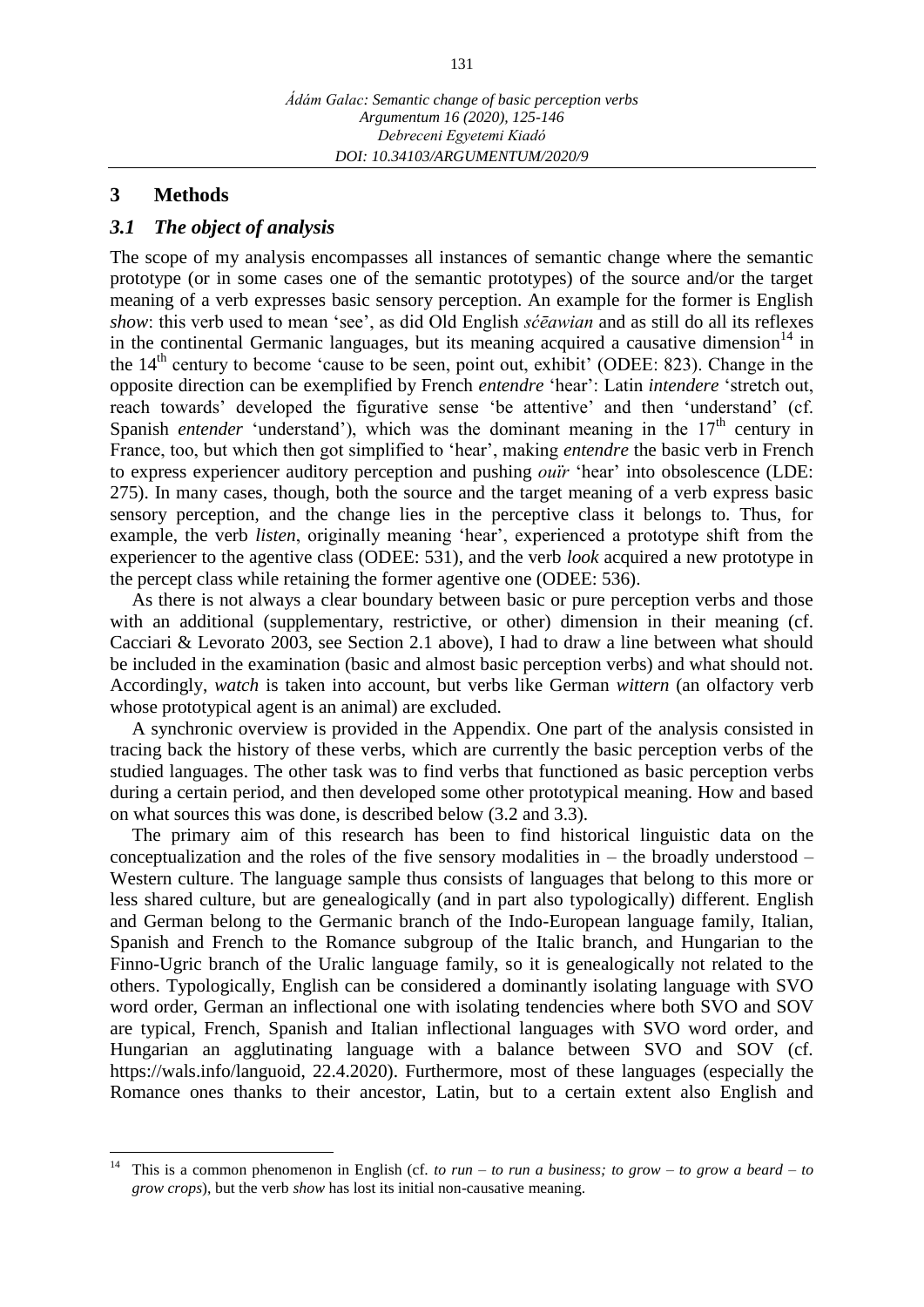German) have the advantage that they are well attested historically, so in their cases, we can trace back the history of a comparatively large number of verbs with great certainty.

## *3.2 Comparison of the data*

In order to be able to compare the different types of data, I have compiled all instances of semantic change in a table with the following details: language, source meaning, target meaning, source domain, target domain, conceptual transformations (e.g. metaphor, generalization etc.), class shift (experiencer, agentive, percept). There are 59 items (instances of semantic change) in total. Although generally not all aspects are relevant to an item, this uniform description has enabled a systematic analysis of the comparable patterns. The two examples below show two different types of semantic change: in Example 1, source and target domain are of interest and the perceptive classes irrelevant, whereas in Example 2, it is the other way round.

Example 1:

language: Spanish verb: *tañer* meaning 1: 'touch, feel' (agentive) meaning 2: 'play a musical instrument' source domain: tactile target domain: musical conceptual transformations: metonymy, specification class shift:  $$ note: *tocar* 'touch, feel' has the same musical meaning extension

Example 2:

```
language: Hungarian
verb: szagol
meaning 1: 'smell' (experiencer and agentive)
meaning 2: 'smell' (agentive)
source domain: olfactory
target domain: olfactory
conceptual transformations: specification
class shift: experiencer and agentive \rightarrow agentive
note: a late development (19-20<sup>th</sup> century)
```
## *3.3 Sources*

 $\overline{a}$ 

I used several types of sources in order to guarantee the reliability of my data. I will now proceed with their brief description.

Two monographs (on German and Spanish perception verbs) proved to be especially useful sources due to their large set of data and their thorough methodology. Harm (2000) analysed a corpus of German perception verbs spanning from the  $8<sup>th</sup>$  to the 20<sup>th</sup> century, using a descriptive language adopted from Job & Job (1997). This descriptive language is composed of two indicators: the so-called 'process indicator'<sup>15</sup> refers to the change in the relation between the symbol and the meaning, i.e. to the alternation of the semantic field, whereas the

<sup>&</sup>lt;sup>15</sup> Harm uses four process indicators: focusing, defocusing, change of focus, and focus shift.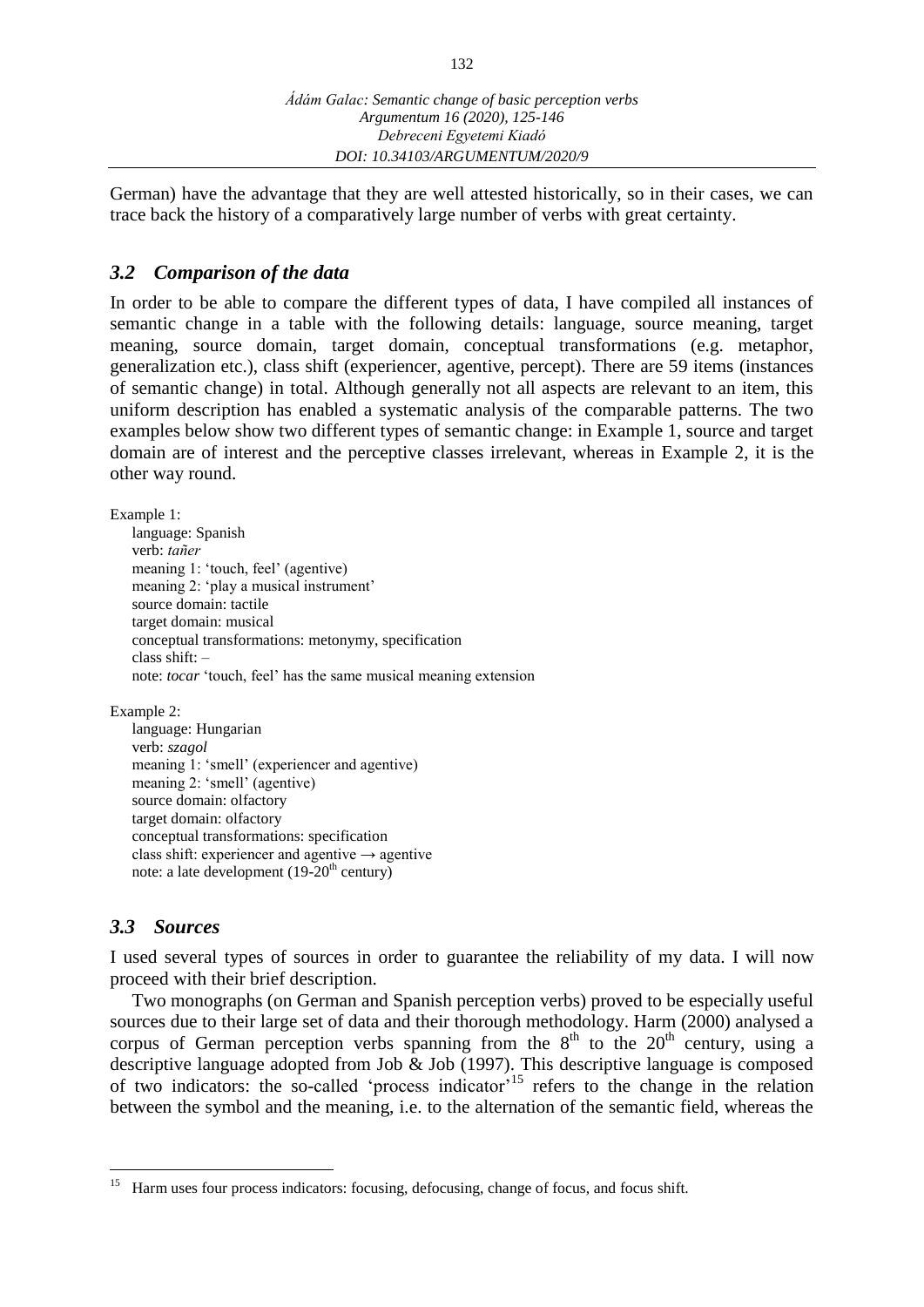'relation indicator'<sup>16</sup> describes the conceptual relation between the source and the target meaning (Harm 2000: 62-71). Though this descriptive language was designed for the study of semantic change itself on a corpus of perception verbs and is therefore not suitable for our purposes, Harm's data contains basically all relevant information on the semantic development of German perception verbs, and some of his results (Harm 2000: 216-224) are also valuable for our study.

The other essential monograph on the subject is the doctoral thesis of Fernández Jaén (2012), who examines the processes of semantic change and the development of polysemy in Spanish perception verbs on the Corpus Diacrónico del Español (CORDE) and the Corpus de Referencia del Español Actual (CREA) from a cognitive perspective. His work was of paramount importance for this study, especially his investigations on metaphors in connection with the different sensory modalities (Fernández Jaén 2012: 191-233) and his in-depth diachronic analyses of the semantic networks of *sentir* 'feel' (Fernández Jaén 2012: 393-473), *tocar* 'touch' (Fernández Jaén 2012: 475-553), and *oler* 'smell' (Fernández Jaén 2012: 555- 678), verbs he deems the most polysemous of all (Fernández Jaén 2012: 680).

Besides these comprehensive monographs, a number of other works deal with the historical semantics of perception verbs in the languages under scrutiny here. A brief account of the semantic evolution of French verbs of perception is offered by Piron (2002), and a meticulous doctoral dissertation on the verb *entendre* 'hear' is Piron (2006). A diachronic study on French *sentir* 'smell; feel' is conducted by Hertegonne (2014), while Jansegers & Gries (2017) investigate the history of the same verb in Spanish (*sentir* 'feel').

In the case of the Romance languages, the examination of the later development of Classical Latin perception verbs could also provide valuable information: here, apart from various dictionaries, especially the Lewis & Short Latin Dictionary of the Perseus Digital Library, $^{17}$  my main sources were Liver (2003) and Guira (2018).

Apart from the aforementioned works of research literature, I also consulted the most important etymological dictionaries of the studied languages (e.g. ODEE, LDE, TESz., EWUng.). We have to keep in mind, though, that etymologies can only be considered reliable data if the given period of the language in question is sufficiently documented, otherwise they remain conjectures based on "implicit assumptions about the typology of semantic change" (Harm 2000: 124).<sup>18</sup> In some cases, it is possible to reconstruct the evolution of a polysemy network with the help of Geeraerts' (1997) theory, as Fernández Jaén (2012: 686-687; cf. 126-136) suggests, but etymologies can only be adopted with serious consideration.

Concerning Hungarian, the least attested language in this study, I used the Hungarian Historical Corpus (Magyar történeti szövegtár)<sup>19</sup> to expand my data. I also consulted the Spanish Diachronic Corpus (Corpus Diacrónico del Español)<sup>20</sup> of the Spanish Royal Academy to uncover the development of the verb *gustar*.

<sup>16</sup> <sup>16</sup> Typical relation indicators are: accompanying action, part of the action, more general action, more specific action, prerequisite.

<sup>17</sup> <http://www.perseus.tufts.edu/hopper/text?doc=Perseus%3Atext%3A1999.04.0059%3Aentry%3Dspecto> (15.4.2020).

<sup>&</sup>lt;sup>18</sup> "Gute Parallelen sind Etymologien grundsätzlich nicht, da sie ihrerseits auf impliziten Annahmen über eine Typologie des semantischen Wandels beruhen."

<sup>&</sup>lt;sup>19</sup> [http://clara.nytud.hu/mtsz/run.cgi/first\\_form?corpname=MTSZ;lemma=;lpos=](http://clara.nytud.hu/mtsz/run.cgi/first_form?corpname=MTSZ;lemma=;lpos=) (17.4.2020).

<http://corpus.rae.es/cordenet.html> (17.4.2020).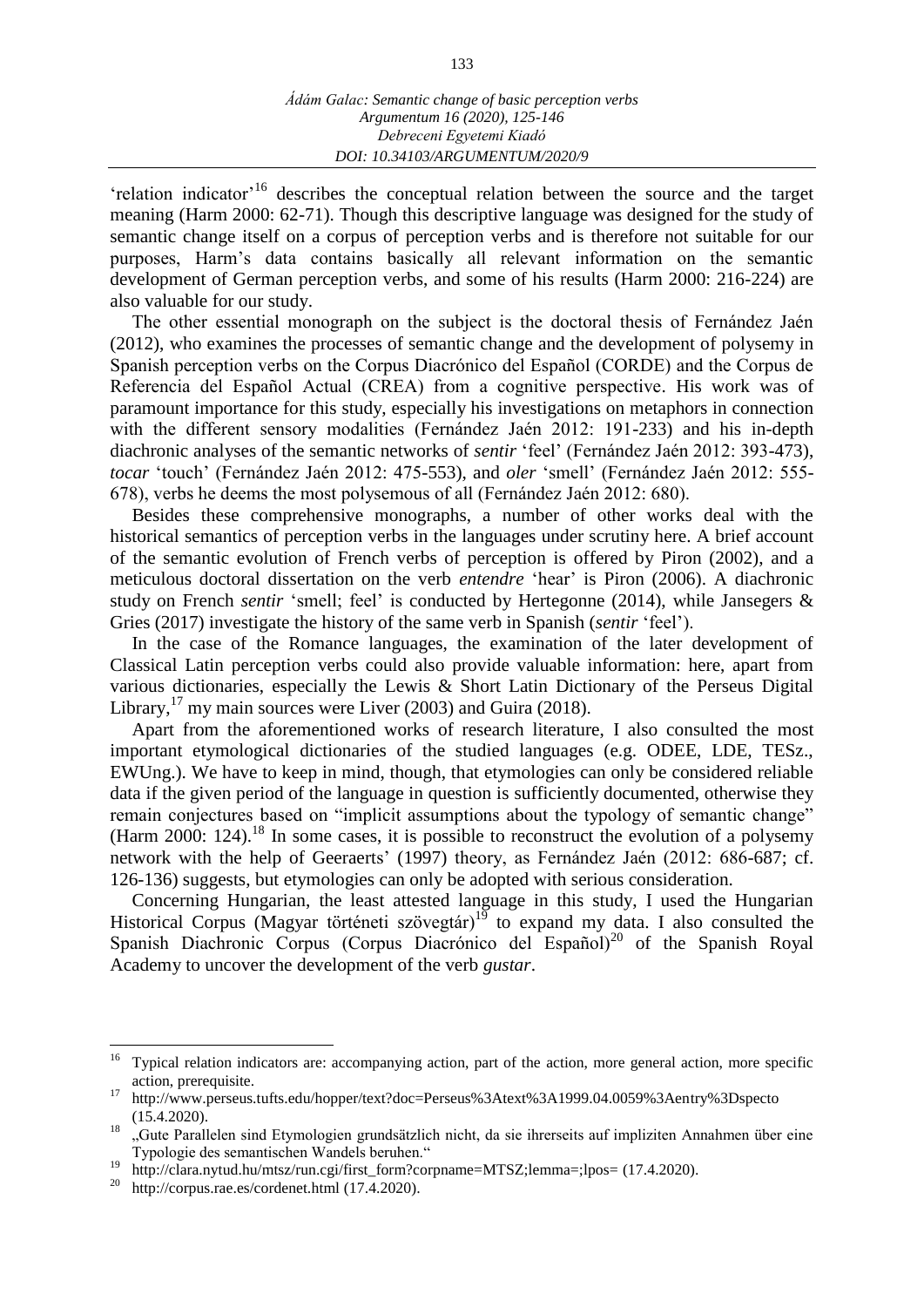#### *3.4 Caveats*

To give a sufficiently reliable and valid account of the data, it is also important to point out the limitations of this analysis. First, as suggested above, the etymology of some perception verbs is uncertain or completely unknown. Second, it is probably impossible to find every verb that for a while functioned as a basic perception verb in at least a variety of one of the studied languages, so we have to put up with the data we have. Third, the same analysis could be carried out in other European languages as well, in order to corroborate or refute our observations. And fourth: the languages in question may have influenced one another during their history, whereupon we have to be careful not to make misleading generalizations. In particular, Latin had an enormous impact on all Western European languages throughout more than a thousand years, but the supremacy of French and in Central Europe also of German should not be underestimated either. For example, the secondary meaning 'aesthetic judgment' of the nouns initially meaning 'taste, gustatory quality' (Latin *gustus*, French *goût*, English *taste*, German *Geschmack* etc.) is without a doubt a result of cross-linguistic influence. Similarly, Middle High German *tasten* 'touch (agentive)' is a borrowing from Old French *taster* 'touch (agentive)' (Harm 2000: 194), just as Hungarian *kóstol* 'taste (agentive)' is a loanword from German *kosten* 'taste (agentive)' (TESz. 2: 587), and Hungarian *kinéz* 'look like (percept)' a calque of German *aussehen* 'look like (percept)'. In most cases, though, such influence can be excluded, and as we are now primarily interested in what phenomena of semantic change reveal about the role of the different sensory modalities in Western culture, we don't necessarily need to draw a strict distinction between intralinguistic development and cross-linguistic influence.

#### **4 Outcomes**

This section is dedicated to the presentation of the results of this analysis. After some general observations, I will discuss the five sensory modalities one by one, before concluding with a highly polysemous multimodal verb, *sentir(e)*.

#### *4.1 General observations*

Transitions between the three classes of perception – apart from the olfactory domain, where they are very frequent (see 4.4) – are rare, and most typical in English. Middle High German *sehen* (exp.  $\&$  ag. > exp.  $\&$  ag.  $\&$  percept)<sup>21</sup> and Late (Vulgar) Latin *gustare* (exp.  $\&$  ag. > exp. & ag. & percept)<sup>22</sup> stand as two instances against six (or if we are strict with etymologies, four) English ones: *look* (ag. > ag. & percept), *listen* (exp. > ag.), *taste* (ag. > exp. & ag. & percept), *feel* (ag. & exp. > ag. & exp. & percept), and maybe *see* (exp. & ag. > exp.) and *hear* (exp. & ag. > exp.). Further, we have already seen *show* ('look, see' > 'point out, exhibit'), where a somewhat similar change of perspective took place through causation.

Instances of cross-modal transitions are even fewer. In the case of multimodal *sentir(e)*, the general meaning of Classical Latin *sentio* ('perceive') got restricted and profiled as certain

 $21$ <sup>21</sup> In Middle High German, *sehen* alone could also have a percept meaning, not only *aussehen* (Harm 2000: 127; 155).

<sup>&</sup>lt;sup>22</sup> At least in some dialects, as non-Hexagonal (Belgian, Canadian etc.) French *goûter* 'taste like sg (percept)' and the percept gustatory verbs in all Rhaeto-Romance dialects (Liver 2003: 78) attest.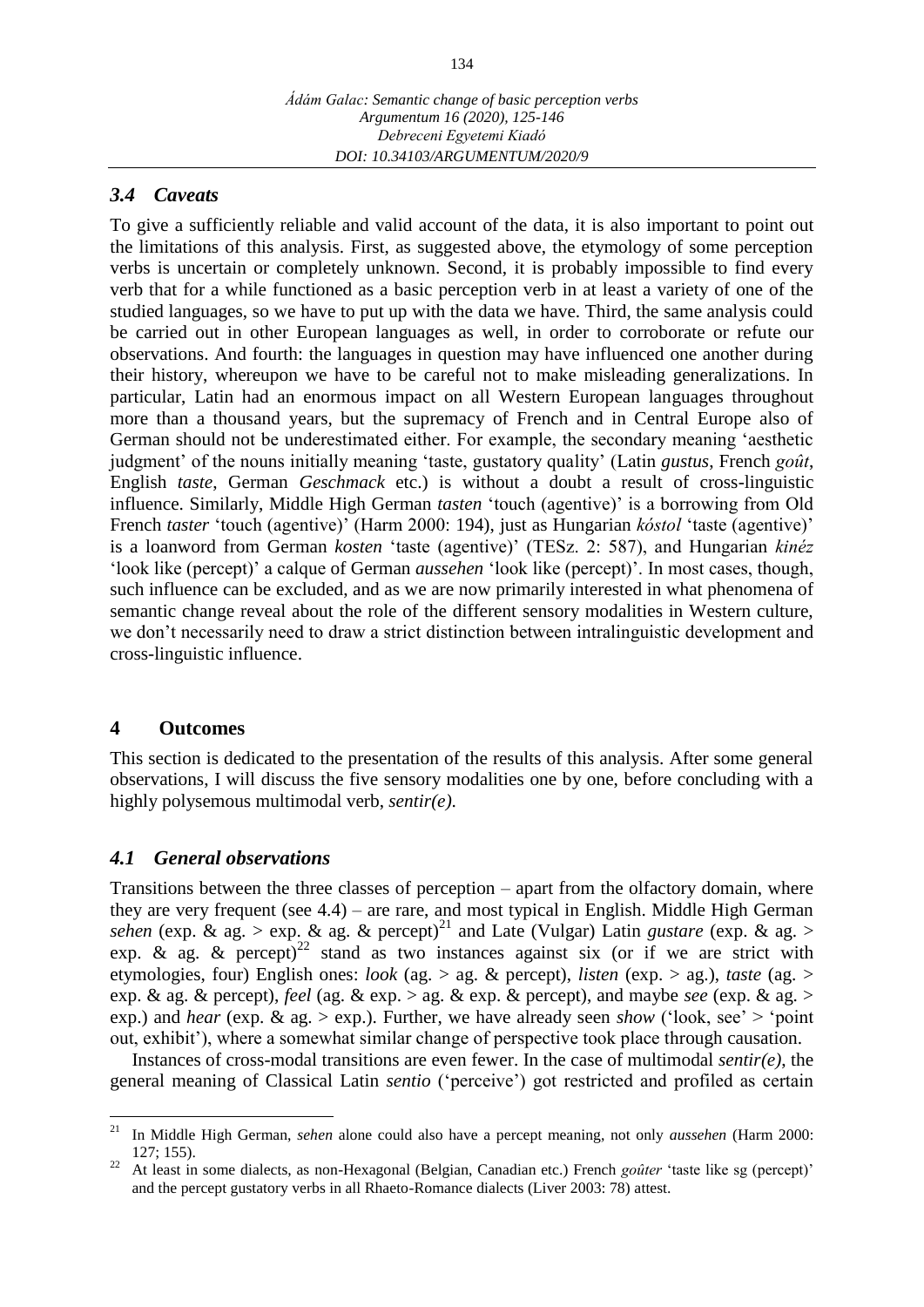sensory modalities became more salient than others in the different Romance languages (see 4.7), but restriction cannot really be regarded as cross-modal change. What surely can, though, is the meaning extension of Hungarian *érez*, a verb which extended its tactile experiencer prototype to the olfactory and gustatory domain,<sup>23</sup> thus becoming the only prototypical experiencer verb in three sensory modalities (TESz. 1: 785-786; EWUng. 1: 330). But *érez* is not the only tactile verb that went through a cross-modal shift: this happened to Late (Vulgar) Latin *tastare* 'touch, feel (agentive)' as well. This verb, of dubious origins, probably first acquired the meaning 'choose' or 'try', which then developed into 'try the taste of sg' (ODEE: 905; cf. 4.5). Though Spanish *tastar* is now considered obsolete, it still has both meanings,<sup>24</sup> and while Italian *tastare* and French *tâter* are primarily tactile agentive verbs, *tastare* can have a gustatory agentive meaning in certain Italian dialects,  $2^5$  and the gustatory dimension of Medieval French *taster* has yielded the prototypical English gustatory verb of all three classes, *taste*. The third instance of cross-modal transition is Middle High German *smecken/smacken* 'taste', a gustatory verb with an experiencer and a percept meaning, that for a while also had an olfactory quality in both classes (Harm 2000: 183- 184),<sup>26</sup> which has survived in Upper German dialects.<sup>27</sup> Apart from these examples, semantic change took place either within one sensory modality, or between a sensory modality and another non-perceptive (source or target) domain.

## *4.2 Vision*

Concerning verbs of vision, our examination of semantic prototype changes could confirm Sweetser's (1990: 32-38) paths of semantic change (cf. Section 2.3). Vision is conceptualized in relation with control and power in West Germanic \**seχwan* <sup>28</sup> 'follow' > 'follow with the eyes' > 'see, look at' (English *see* and German *sehen*, ODEE: 806) and English *watch* 'be on the alert, guard<sup> $29$ </sup> > 'look at, watch' (ODEE: 994), and in relation with attention in Italian *guardare* 'look at' and French *regarder* 'look at', both going back to West Germanic \**wardon* 'be attentive, pay attention to' (DEF: 610-612). This verb meant 'look at, watch' in Old and Middle High German as well (Harm 2000: 127; 134-139), but also 'wait' and 'look after, take care of<sup>7</sup>,<sup>30</sup> distinct prototypes all in relation with attention (Modern High German has retained the meaning 'wait', but 'take care of' has been specified to 'maintain, service (a machine)'). That vision is associated with the intellectual domain is shown by English *regard*

<sup>23</sup> <sup>23</sup> And also to the domain of general sensations and emotions, see 4.6.<br><sup>24</sup> Muscle 11 mag batter 2 m from (16.4.2020)

<sup>&</sup>lt;sup>24</sup> <https://dle.rae.es/tastar?m=form> (16.4.2020).

<http://www.treccani.it/vocabolario/tastare/> (16.4.2020).

<sup>&</sup>lt;sup>26</sup> It cannot be ascertained which class was first (Harm 2000: 183).

<sup>27</sup> <https://www.dwds.de/wb/schmecken> (16.4.2020). A possible parallel is the case of the Hungarian nouns *íz* 'taste' and *bűz* 'stench', if the admittedly uncertain etymologies are right (cf. TESz. 1: 405; 2: 250; EWUng. 1: 155, 632): *bűz*, originally neutrally meaning 'smell', could have evolved from *íz* 'taste', which has attested uses in this sense. Moreover, according to the Oxford English Dictionary, the verb *taste* can also mean 'smell (experiencer and percept)' in certain English dialects (OED 17: 660; Harm 2000: 185), as Latin *sapio* 'taste (percept)' had a percept olfactory sense as well (Walde 1910: 677) – even if it is difficult to decide whether these are prototype changes or only meaning extensions.

<sup>28</sup> Cognate with Latin *sequor* and Greek *ἕπομαι* 'follow'.

<sup>29</sup> Cf. English *wake* and German *wachen* 'be awake, keep vigil'.

<sup>30</sup> Cf. English *wait on sy*, *attend to sy/sg* – *attention* – French *attendre* 'wait', and the expression *I'll see to it* 'I'll take care of it'.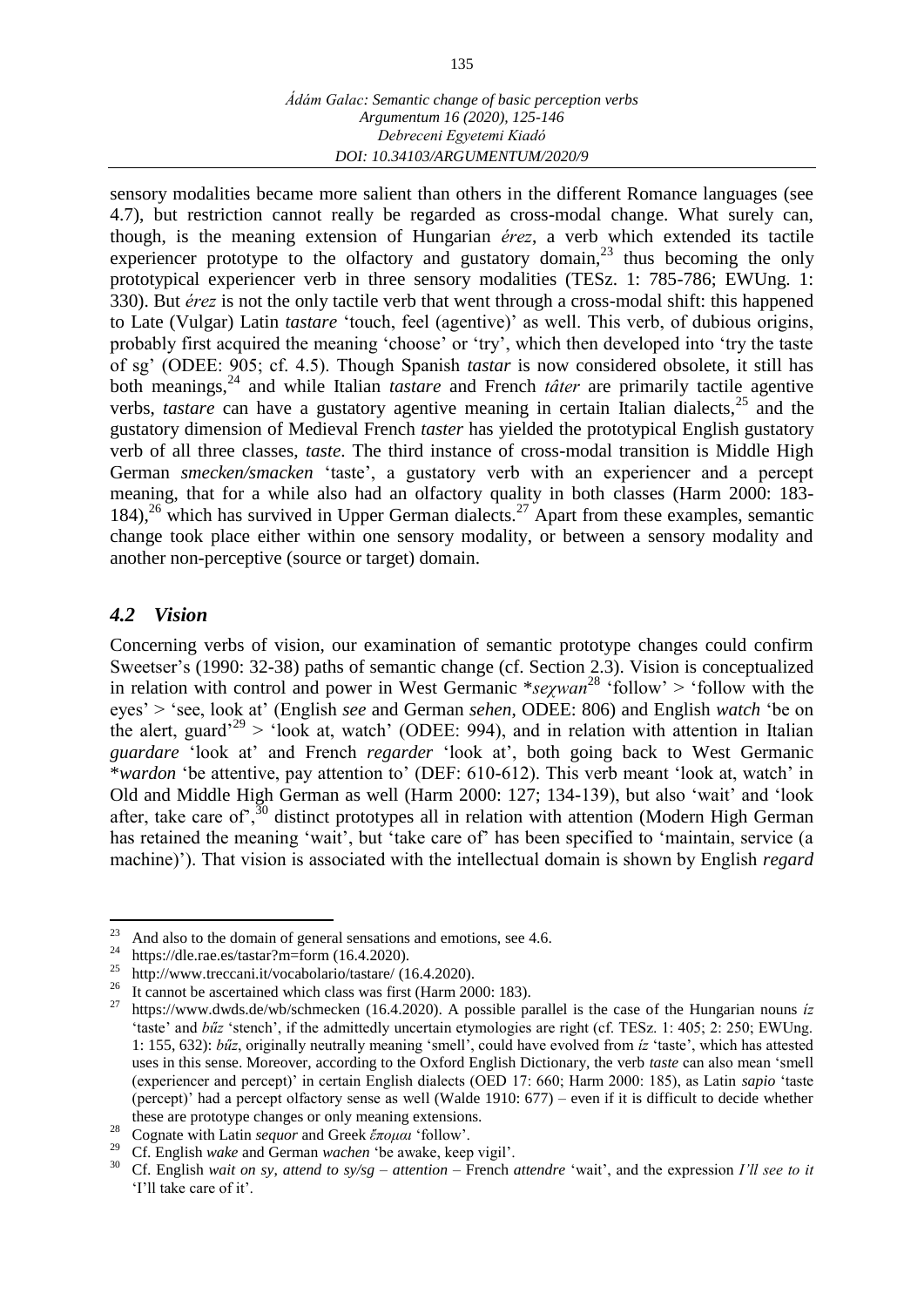'look at' > 'consider, think of as' and German *betrachten* 'contemplate, think of' > 'look at'<sup>31</sup> (Harm 2000: 132-133). In the case of *see/sehen*, *watch*, *regarder*/*guardare* and *betrachten*, the associated conceptual domains are not only meaning extensions but sources of the change, which also indicates their close connection with vision (this seems to be a peculiarity of this sensory modality).

## *4.3 Audition*

As to auditive perception, the phenomena of semantic change point to a hierarchical interpersonal relation, in which the hearer is on the lower level, following or obeying the speaker's intentions, thoughts, or interests. This is also in compliance with Sweetser's observations. If you truly listen to what somebody says, you understand it (French *entendre* 'understand' > 'hear') and maybe realize that the person who is speaking is right. Therefore, hearing is often associated with obedience, as German *horchen* 'listen to' > *gehorchen* 'obey', Latin *oboedio* 'listen to' > 'obey', and Hungarian *hallgat vkit* 'listen to sy' > *hallgat vkire* 'obey sy' illustrate. But in order to be able to hear something (not necessarily someone's words), at times you have to stop what you are doing and be quiet (also conforming to an external factor): this has been lexicalized in Middle High German *(ûf)hoeren*<sup>32</sup> 'listen to' > 'prick up one's ears' > 'stop doing sg' and Hungarian *hallgat* 'listen to' > 'be quiet'.

## *4.4 Olfaction*

Olfaction is the domain where our analysis has yielded the most interesting and original findings. These are the following: 1. Transitions between the perceptive classes are unusually frequent, the meaning of olfactory verbs tends to get generalized. 2. The perceiver of an olfactory object is conceptualized as a passive agent (in the sense of Kövecses 2019). 3. Olfactory vocabulary has a strong tendency to acquire negative connotations.

## *4.4.1 Transitions between the classes*

Transitions between the three classes (experiencer, agentive, and percept) are significantly more frequent than in other sensory modalities (eight instances in olfaction as opposed to eight in every other modality together). This is primarily due the generalization of an olfactory verb's meaning to all three classes, which is what happened in the case of English *smell* (no data on which class it belonged to originally), German *riechen* (percept > all three, Harm 2000: 176-178), extinct Middle High German *draehen* (percept > all three, Harm 2000: 180), Spanish *oler* (percept > all three, Fernández Jaén 2012: 565), French *sentir* and Italian *sentire* (experiencer  $>$  all three). This has resulted that today, four out of the six studied languages (English, German, French and Spanish) use only one basic olfactory verb for all

<sup>31</sup> This change from an abstract into a concrete meaning is especially interesting as the only parallel found in this study is French *entendre* 'understand' > 'hear' (LDE: 275, see Section 3.1). Counterexamples (cf. Sweetser 1990: 23-48) are much more numerous: e.g. English *regard*, Latin *considerare*, *contemplari*/*contemplare*, Greek *σκέπτομαι* 'look at' > 'think about' (Harm 2000: 133).

<sup>32</sup> In Middle High German, the verbal prefix *ûf-* didn't play any differentiating role between the meanings, so both *hoeren* and *ûfhoeren* could mean 'listen to', 'prick one's ears' and 'stop doing sg' (Harm 2000: 171- 173). In Modern German, this is not the case anymore: *hören* means 'hear (exp.); listen to (ag.)', *aufhören* 'stop'.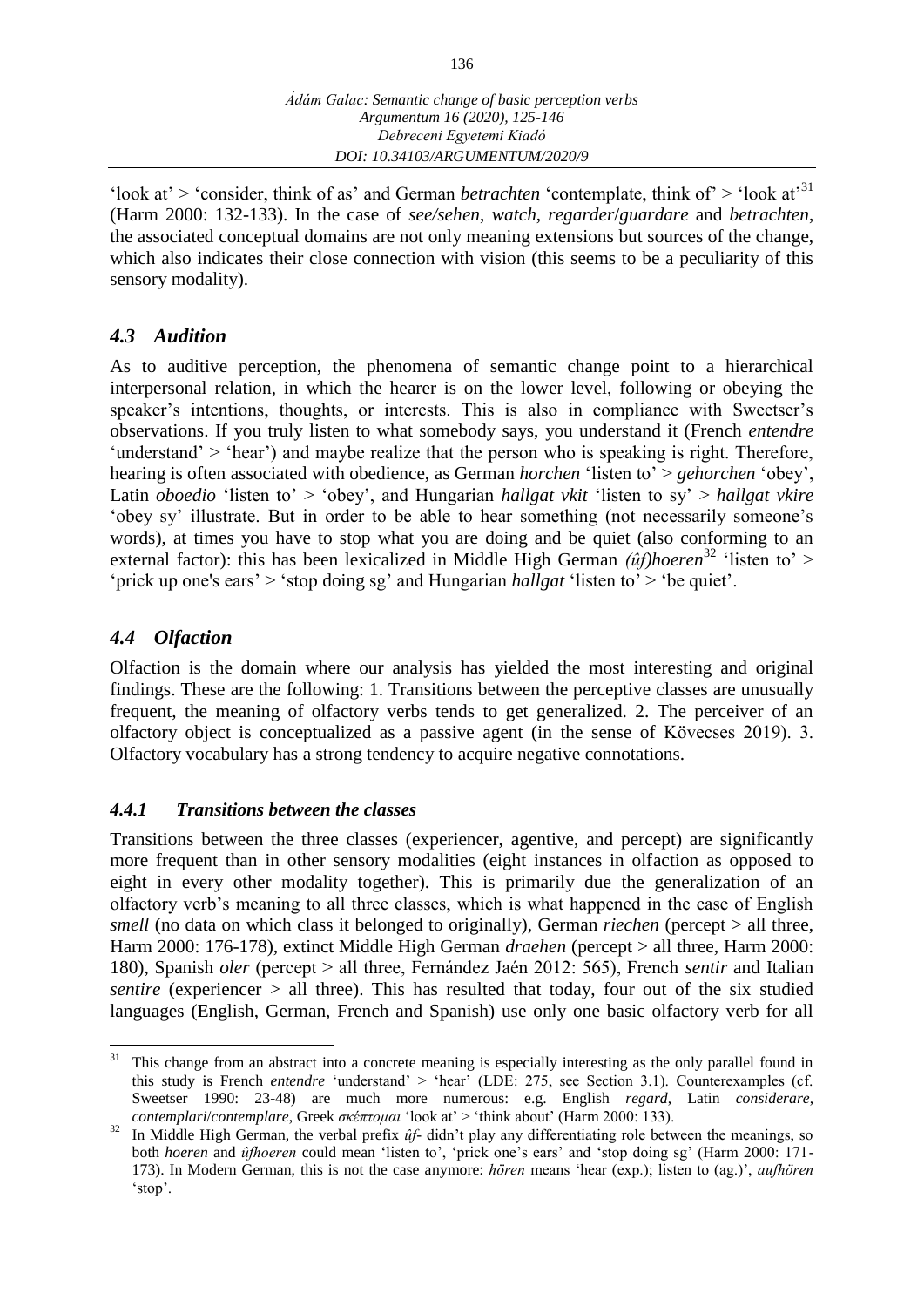three classes (*smell, riechen, sentir, and oler, respectively*).<sup>33</sup> Although its experiencer usage has disappeared and its percept meaning has undergone pejoration since then, Old High German *stincan* also used to express both experiencer and percept olfactory perception (Harm 2000: 174).

This generalization of perception verbs is not typical for the other sensory modalities, as only English *taste* and *feel* have extended their meaning this way, and, as we have seen in 4.1, this is not an unusual phenomenon in English (cf*.* also the change of perspective in *show* 'make visible' vs. *show through* 'be visible behind or under something else'). Our data contains only one counterexample, that of Hungarian *szagol*, <sup>34</sup> which, based on its occurrences in the Hungarian Historical Corpus, used to have an agentive and an experiencer prototype as well, though the latter has since become a yet possible, but rare and nonprototypical meaning.

As an explanation to this phenomenon that languages tend to put up with one verb to express all kinds of olfactory action, it can be argued that the low cultural significance and the low level of consciousness of olfactory experiences may play a role in it.

### *4.4.2 A passive sensory modality*

Our data seems to support the proposition by Kövecses (2019: 343) that it is probably the passive frame that best represents the conceptual prototype of smell. "In this frame of smell, the organism with the faculty of smell functions in the role of patient or experiencer; the experience of smell occurs to the organism" (Kövecses 2019: 332). One of the most important characteristics of olfactory perception is the lack of control (Kövecses 2019: 342; Fernández Jaén 2012: 683), and this can be seen in its language-based folk theory as well. First, out of the four instances found by Harm where metonymy does not take place in the direction part > whole but vice versa, three concern verbs in the olfactory domain: *riechen* 'emit smoke or vapour' > 'emit a smell', *draehen* 'swirl (as of smoke or vapour)' > 'emit a smell', and *smecken/smacken* 'have or experience a taste' > 'emit or experience a smell' (Harm 2000: 222). These changes delineate a concept of smell according to which it is only part of an action, merely accompanying something we overtly talk about or consciously experience. Second, Latin and the Romance languages lack basic percept verbs in the visual, auditory, and tactile range, which correlates with Harm's (2000: 218) observation that percept verbs of the visual, auditory, and tactile modalities were formed in a comparatively late period of the German language, i.e. in Middle High German (visual and auditory) and in Modern High German (tactile). If we consider that French<sup>35</sup> also lacks basic percept verbs for the gustatory

 $\overline{a}$ <sup>33</sup> As in Italian the verb *sentire* is reserved primarily for experiencer auditive perception (cf. 4.7), speakers have to be more explicit when talking about olfaction, and thus the expression *sentire odore di qc* is more typical for the experiencer class, *avere odore di qc* for the percept class, and the agentive meanings are expressed by the concurring verbs *sentire*, *odorare*, *annusare* and *fiutare*.

<sup>&</sup>lt;sup>34</sup> An example from 1841: "Az ember nem csak magán kivül és maga körül, a' térben 's időben fekvő, vagy inkább mozgó külvilágban, érzelhet, a'midőn lát, hall, szagol, ízelít és tapint; hanem, mint filozofáló, önmagába […]" (Péterfi Károly: Alapfilozófia, p.7; Magyar történeti szövegtár: [http://clara.nytud.hu/mtsz/run.cgi/first?corpname=MTSZ&reload=&queryselector=iqueryrow&iquery=szago](http://clara.nytud.hu/mtsz/run.cgi/first?corpname=MTSZ&reload=&queryselector=iqueryrow&iquery=szagol&word=&char=&cql=&default_attr=word&fc_lemword_window_type=both&fc_lemword_wsize=5&fc_lemword=&fc_lemword_type=all&usesubcorp=&sca_doc.id=&sca_doc.mtsz_id=&sca_doc.art_id=&sca_doc.author=&sca_doc.title=&sca_doc.pubTitle=&sca_doc.lform_field=&sca_doc.wdate=&sca_doc.wdateorder=&sca_oldal.oldalszam=) [l&word=&char=&cql=&default\\_attr=word&fc\\_lemword\\_window\\_type=both&fc\\_lemword\\_wsize=5&fc\\_le](http://clara.nytud.hu/mtsz/run.cgi/first?corpname=MTSZ&reload=&queryselector=iqueryrow&iquery=szagol&word=&char=&cql=&default_attr=word&fc_lemword_window_type=both&fc_lemword_wsize=5&fc_lemword=&fc_lemword_type=all&usesubcorp=&sca_doc.id=&sca_doc.mtsz_id=&sca_doc.art_id=&sca_doc.author=&sca_doc.title=&sca_doc.pubTitle=&sca_doc.lform_field=&sca_doc.wdate=&sca_doc.wdateorder=&sca_oldal.oldalszam=) [mword=&fc\\_lemword\\_type=all&usesubcorp=&sca\\_doc.id=&sca\\_doc.mtsz\\_id=&sca\\_doc.art\\_id=&sca\\_doc.](http://clara.nytud.hu/mtsz/run.cgi/first?corpname=MTSZ&reload=&queryselector=iqueryrow&iquery=szagol&word=&char=&cql=&default_attr=word&fc_lemword_window_type=both&fc_lemword_wsize=5&fc_lemword=&fc_lemword_type=all&usesubcorp=&sca_doc.id=&sca_doc.mtsz_id=&sca_doc.art_id=&sca_doc.author=&sca_doc.title=&sca_doc.pubTitle=&sca_doc.lform_field=&sca_doc.wdate=&sca_doc.wdateorder=&sca_oldal.oldalszam=) [author=&sca\\_doc.title=&sca\\_doc.pubTitle=&sca\\_doc.lform\\_field=&sca\\_doc.wdate=&sca\\_doc.wdateorder=](http://clara.nytud.hu/mtsz/run.cgi/first?corpname=MTSZ&reload=&queryselector=iqueryrow&iquery=szagol&word=&char=&cql=&default_attr=word&fc_lemword_window_type=both&fc_lemword_wsize=5&fc_lemword=&fc_lemword_type=all&usesubcorp=&sca_doc.id=&sca_doc.mtsz_id=&sca_doc.art_id=&sca_doc.author=&sca_doc.title=&sca_doc.pubTitle=&sca_doc.lform_field=&sca_doc.wdate=&sca_doc.wdateorder=&sca_oldal.oldalszam=) [&sca\\_oldal.oldalszam=;](http://clara.nytud.hu/mtsz/run.cgi/first?corpname=MTSZ&reload=&queryselector=iqueryrow&iquery=szagol&word=&char=&cql=&default_attr=word&fc_lemword_window_type=both&fc_lemword_wsize=5&fc_lemword=&fc_lemword_type=all&usesubcorp=&sca_doc.id=&sca_doc.mtsz_id=&sca_doc.art_id=&sca_doc.author=&sca_doc.title=&sca_doc.pubTitle=&sca_doc.lform_field=&sca_doc.wdate=&sca_doc.wdateorder=&sca_oldal.oldalszam=) 16.4.2020).

<sup>&</sup>lt;sup>35</sup> Apart from the non-Hexagonal French usage of *goûter* as a percept verb (see footnote 22).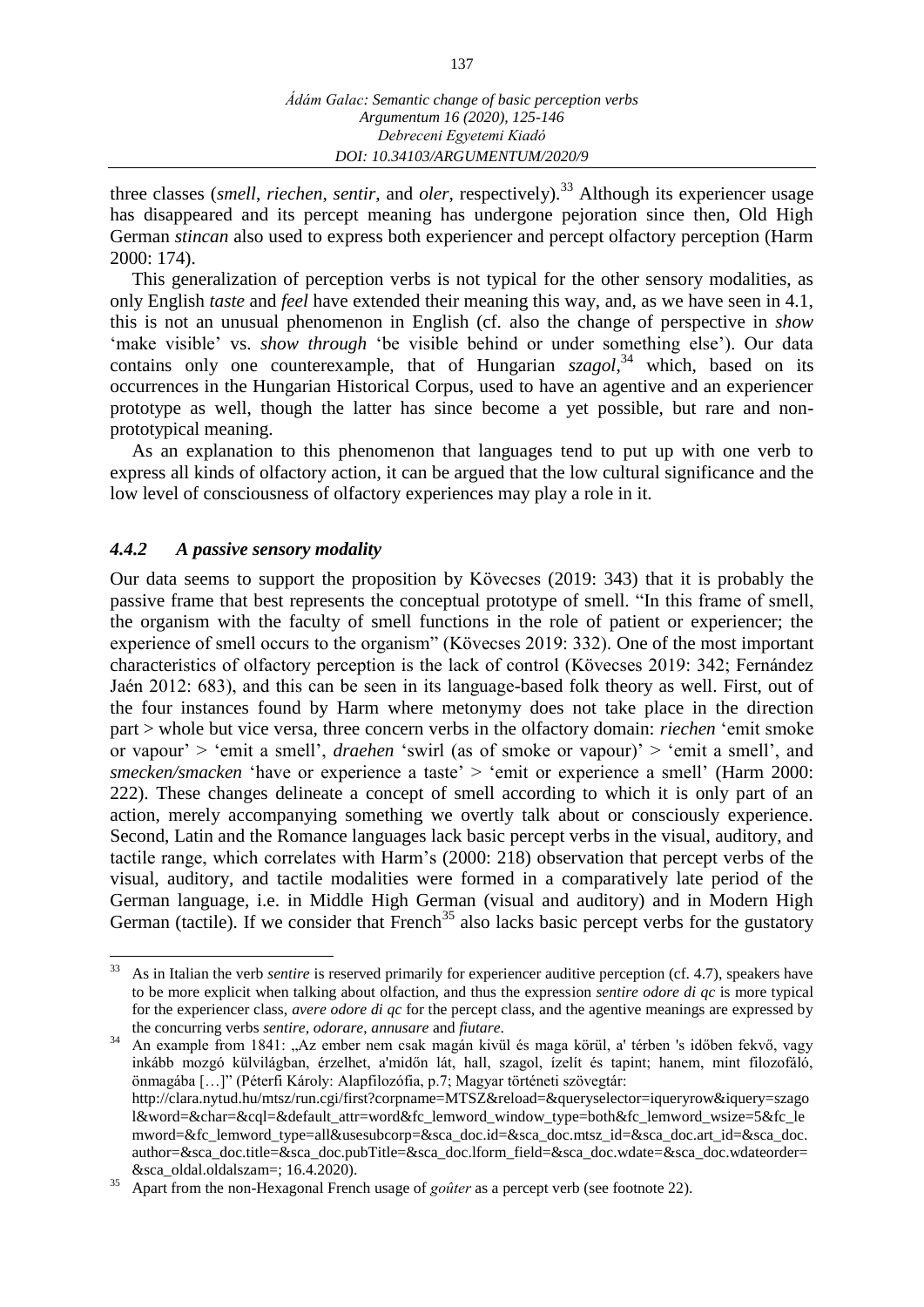138

domain, it turns out that olfaction is the only modality where every studied Western European language<sup>36</sup> has a percept verb, which also corroborates the assumption that smell is conceptualized by the passive frame more typically than the other four senses. Moreover, half of the generalizations described in 4.4.1 originated from percept verbs, making olfaction the only sensory modality where a percept verb can generate a class shift (at least according to our data). The predominance of the percept class is a further indication that olfaction is linguistically coded as a rather passive, non-voluntary perceptual modality.

## *4.4.3 Pejoration of meaning*

The vocabulary of olfactory perception is prone to taking negative connotations, and sometimes this leads to the pejoration of the global prototype as well. The most prominent example is Old English and Old High German *stincan*, which used to have a neutral percept meaning, but which gave English *stink* and *stench* and German *stinken* 'stink' (ODEE: 867, 870; Harm 2000: 185-186). Though no prototype change has taken place, English *smell* also has a negative connotation when used alone (if one says that something smells, it actually means it smells bad) and requires a positive complement to alter this. The same is true of Spanish *oler* (Fernández Jaén 2012: 572) and French *sentir*, <sup>37</sup> even if these languages have prototypical negative percept olfactory verbs as well (Spanish *apestar*, French *puer*). In Hungarian, the percept verb derived from the noun *szag* 'smell', *szaglik*, can only refer to the emission of unpleasant smells (though not as strongly as *bu<sup>z</sup>lik* 'reek'), and the construction that is used for the percept class, *szaga van* 'have a smell, emit a smell', has a similar negative overtone, just as the noun *szag* 'smell' in itself. And, as mentioned above, the highly negative meaning of *bűz* 'stench' has presumably evolved from a neutral 'smell', too. Since all instances of pejoration in our data are found within the olfactory domain, it seems especially characteristic of this modality.

That the vocabulary of olfaction has a tendency towards pejoration in Western culture is probably rooted in the fact that one of the main functions of this sense  $38$  is to detect dangerous or unhealthy substances. Usually, we make no big deal of how something smells, but if something smells bad, it is a much stronger experience<sup>39</sup> than if something looks or sounds unpleasant – not only aesthetically, but also functionally, since unpleasant smells often denote danger. This strong negative quality is reflected by language as well.

<sup>36</sup> <sup>36</sup> Hungarian is different in this respect, as it only has basic (and semantically neutral, see 4.4.3) percept verbs for vision and audition, expressing the object-oriented dimension of the other sensory modalities with nominal constructions.

<sup>37</sup> One of the three meanings of intransitive (percept) *sentir* listed by the Larousse online dictionary is "dégager une mauvaise odeur" ('to emit a bad smell'), and the corresponding example is the only one where the verb stands alone, without a complement.

<https://www.larousse.fr/dictionnaires/francais/sentir/72148?q=sentir#71345> (16.4.2020).

<sup>&</sup>lt;sup>38</sup> We primarily use our vision and audition for orientation and other practical purposes, and are not used to direct contact with natural odours, which provoke a defensive reaction in most of us (cf. Fernández Jaén 2012: 685).

<sup>&</sup>lt;sup>39</sup> Salesse (2015: 27) points out that the orbitofrontal cortex, where the olfactory stimuli are processed, is activated more by repulsive smells than by pleasant ones.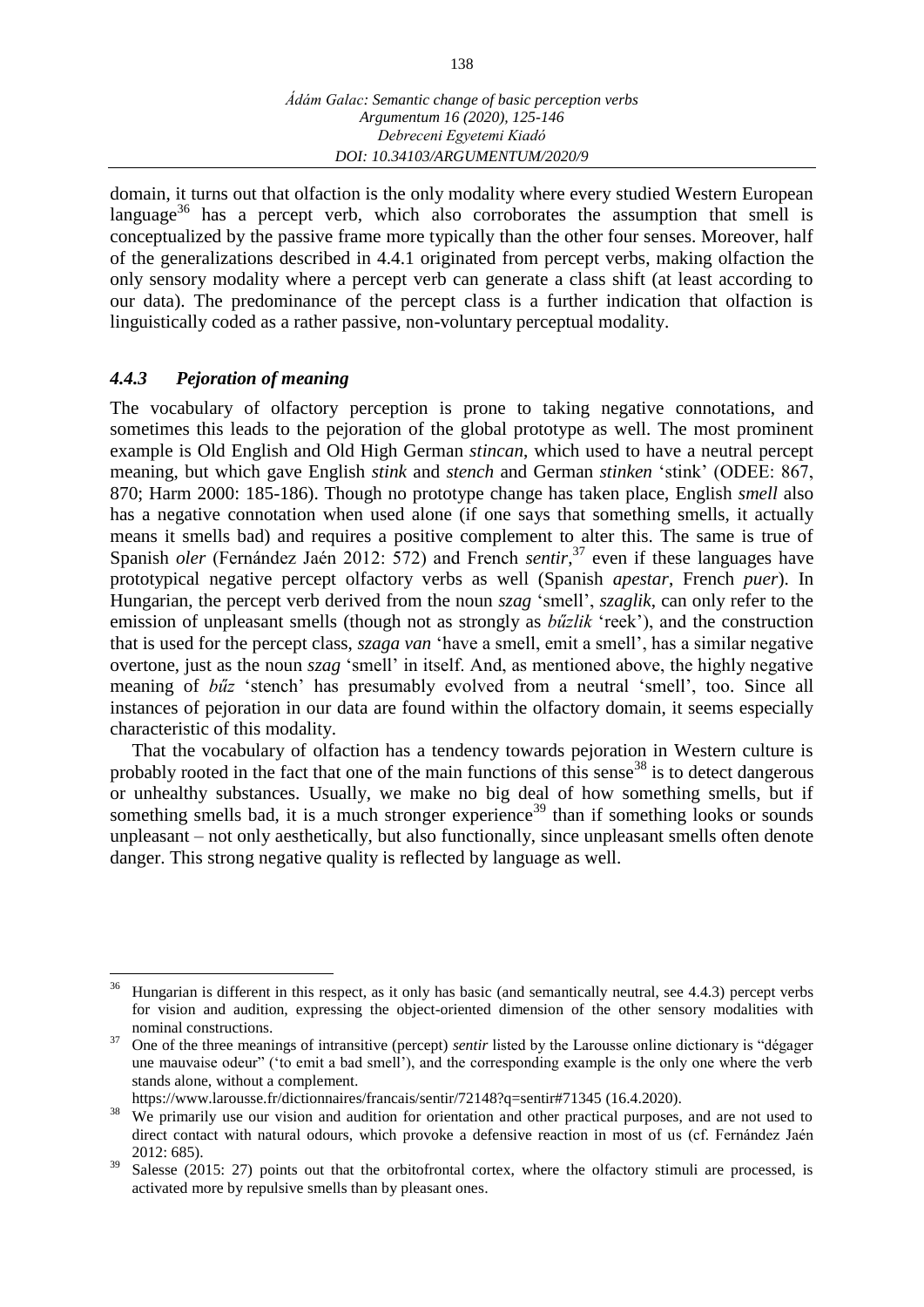#### *4.5 Gustation*

In the current date set, I have found two main tendencies regarding the prototype changes of gustatory perception verbs, and could thus confirm the assumptions of both Sweetser (1990: 38) and Whitt (2010: 25).

First, contrary to olfactory vocabulary, words belonging to the gustatory domain often acquire positive connotations (cf. Sweetser 1990: 38). There are three such instances in our data: German *schmecken*, Hungarian *ízlik*, and Romance *gustar(e)*. The development of *schmecken* and *ízlik* is similar: both are percept gustatory verbs that have gone through amelioration of meaning so that now they prototypically (that is, without a complement that alters this) mean 'taste good', and not merely 'taste somehow, have a taste'. *Gustar(e)* is somewhat different. Latin *gusto* used to be an agentive and an experiencer verb, whose meaning gradually shifted towards that of enjoying and liking. In the  $17<sup>th</sup>$  century, this was its prototypical sense in Spanish, but its grammatical subject was still the person who enjoyed, liked or wanted something.<sup>40</sup> Then the figures in its semantic structure got reversed, so today *A gusta a B* means 'B likes A' (the same construction as German *gefallen*, Hungarian *tetszik*, Latin *placeo*, French *plaire*, and Italian *piacere*). The prototypical meaning is purely psychological, Spanish *gustar* is not a perception verb anymore (Fernández Jaén 2005: 403). In Italian, this shift also took place, but *gustare* has retained its other two meanings as well, so today this verb can have the following senses: 'taste (agentive or experiencer)'; 'enjoy, savour'; 'please, be pleasing, be liked'.<sup>41</sup> It seems to me that the development of this verb in the various Romance languages and dialects would be worth a more thorough investigation.

The second pattern that can be observed in our data is that agentive gustatory verbs are typically derived from a verb meaning 'try' (cf. Whitt 2010: 25). Three instances are certain: German *probieren*, Spanish *probar*, and Italian *assaggiare.* Further, as described in 4.1, *tastare* 'touch (agentive)' probably developed its gustatory sense 'taste (agentive)' also through 'choose, try' (ODEE: 905). And although the primary sense of the Indo-European root \**g eus*-, which gave Latin *gustare* and German *kosten*, remains indefinite, numerous descendents (cf. Sweetser 1990: 36; Walde 1910: 357) point to a relation between tasting (Greek, Latin) and trying (German, Celtic) – in conjunction with a positive hedonistic connotation in the sense of 'enjoy' (Indo-Iranian), as discussed above.

Even though it rather constitutes an exception than a general pattern, we have to mention the Latin percept gustatory verb *sapio*, that – besides an olfactory meaning extension, as mentioned above – had the intellectual sense 'know, understand, be wise'.<sup>42</sup> It is uncertain how these two meanings became associated with one another<sup>43</sup> (the Larousse French

 $40\,$ <sup>40</sup> An example from between 1654-1658: "Para los 20 de Enero le tienen prevenido á la Reina en la Zarzuela una gran comedia y otros muchos divertimientos, donde gusta de ir todos los años." (Jerónimo de Barrionuevo, Avisos III, p. 119; Corpus Diacrónico del Español: [http://corpus.rae.es/cgi](http://corpus.rae.es/cgi-bin/crpsrvEx.dll?visualizar?tipo1=5&tipo2=0&iniItem=0&ordenar1=0&ordenar2=0&FID=170420/011/C000O17042020115903638.1020.1016&desc=%7bB%7d+%7bI%7d+gusta%7b|I%7d,+en+%7bI%7d1200-1700%7b|I%7d,+en+todos+los+medios,+en+%7bI%7dCORDE+%7b|I%7d+%7b|B%7d%7bBR%7d&marcas=0)[bin/crpsrvEx.dll?visualizar?tipo1=5&tipo2=0&iniItem=0&ordenar1=0&ordenar2=0&FID=170420\011\C00](http://corpus.rae.es/cgi-bin/crpsrvEx.dll?visualizar?tipo1=5&tipo2=0&iniItem=0&ordenar1=0&ordenar2=0&FID=170420/011/C000O17042020115903638.1020.1016&desc=%7bB%7d+%7bI%7d+gusta%7b|I%7d,+en+%7bI%7d1200-1700%7b|I%7d,+en+todos+los+medios,+en+%7bI%7dCORDE+%7b|I%7d+%7b|B%7d%7bBR%7d&marcas=0) [0O17042020115903638.1020.1016&desc={B}+{I}+gusta{|I},+en+{I}1200-](http://corpus.rae.es/cgi-bin/crpsrvEx.dll?visualizar?tipo1=5&tipo2=0&iniItem=0&ordenar1=0&ordenar2=0&FID=170420/011/C000O17042020115903638.1020.1016&desc=%7bB%7d+%7bI%7d+gusta%7b|I%7d,+en+%7bI%7d1200-1700%7b|I%7d,+en+todos+los+medios,+en+%7bI%7dCORDE+%7b|I%7d+%7b|B%7d%7bBR%7d&marcas=0) [1700{|I},+en+todos+los+medios,+en+{I}CORDE+{|I}+{|B}{BR}&marcas=0,](http://corpus.rae.es/cgi-bin/crpsrvEx.dll?visualizar?tipo1=5&tipo2=0&iniItem=0&ordenar1=0&ordenar2=0&FID=170420/011/C000O17042020115903638.1020.1016&desc=%7bB%7d+%7bI%7d+gusta%7b|I%7d,+en+%7bI%7d1200-1700%7b|I%7d,+en+todos+los+medios,+en+%7bI%7dCORDE+%7b|I%7d+%7b|B%7d%7bBR%7d&marcas=0) 17.4.2020). Compare also Portuguese *gostar* 'enjoy, like' that is still used this way: <https://dictionary.cambridge.org/dictionary/portuguese-english/gostar> (17.4.2020). <sup>41</sup> <http://www.treccani.it/vocabolario/gustare/> (17.4.2020).

<sup>42</sup> Walde 1910: 677;

<http://www.perseus.tufts.edu/hopper/text?doc=Perseus:text:1999.04.0059:entry=sapio> (17.4.2020).

<sup>43</sup> Compare the extraordinary meaning extensions of Egyptian *dp*, a prototypical experiencer gustatory verb (Steinbach 2015).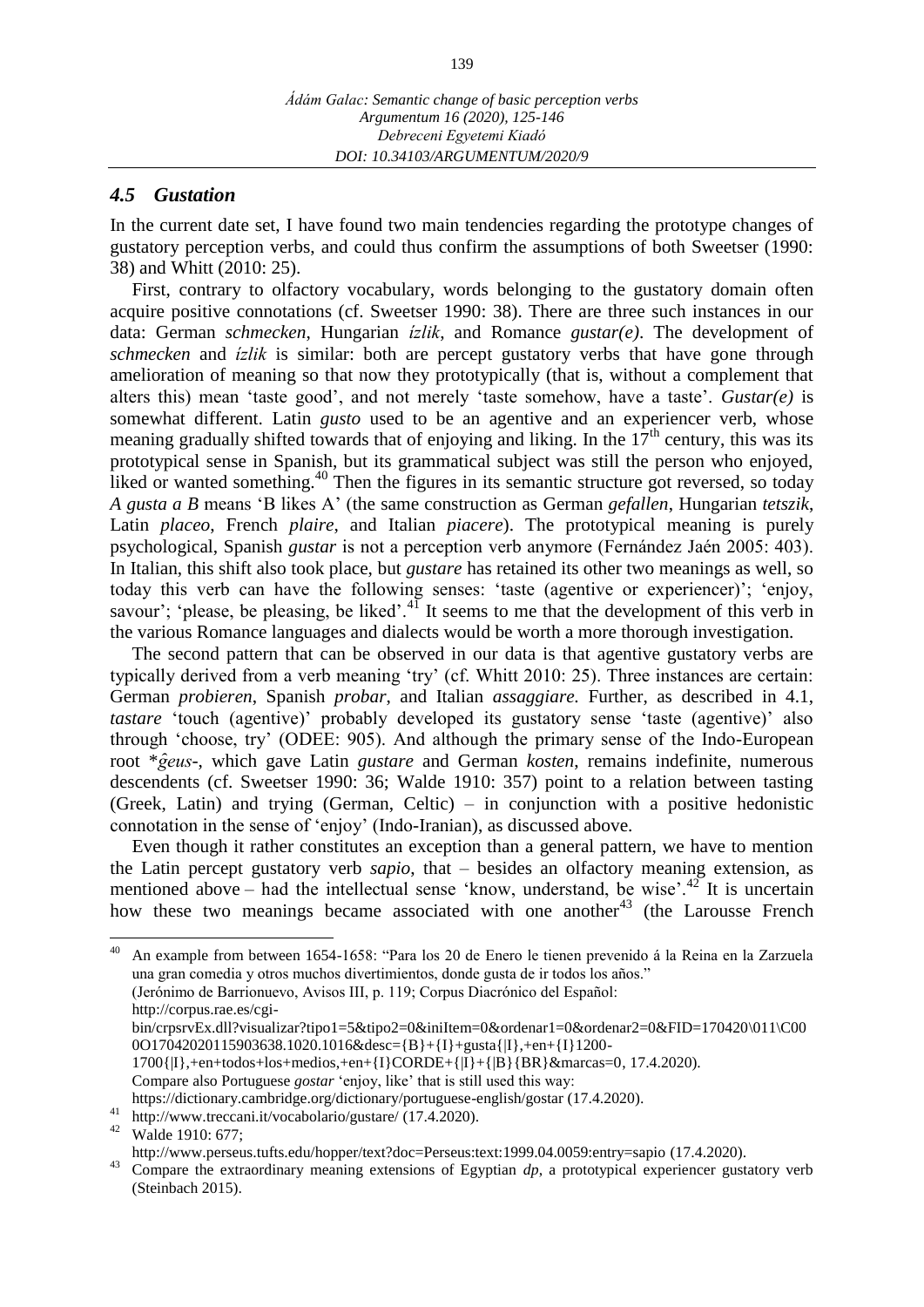Etymological Dictionary suggests the development 'have a taste' > 'penetrate sg' > 'understand sg', LDE: 747), but the verb gradually eliminated *scio* and became the primary Romance verb expressing knowledge: French *savoir*, Spanish *saber*, Italian *sapere*. 44

#### *4.6 Tactition*

Sweetser (1990: 37-38) describes that tactition often functions as a source domain for general sensory experience and for emotions. This is corroborated by the prototype extensions of English *feel*, German *fühlen*, and Hungarian *érez* (the latter, as noted in 4.1, also becoming the prototypical experiencer verb for olfaction and gustation, besides expressing general external or internal sensations). And although only these three verbs have experienced a change in their global prototype, several other tactile verbs can be used in this sense, too: compare English *touch*, French *toucher*, German *berühren*, Hungarian *(meg)érint*.

Few other patterns can be observed. Two agentive verbs, Vulgar Latin *toccare* (Italian *toccare*, Spanish *tocar*, French *toucher*, English *touch*) and Hungarian *tapint*, *tapogat* may share the same source domain, as probably both are of onomatopoeic origin (DEF: 641-643; LDE: 836; TESz. 3: 845-846; EWUng. 1: 1481; 1529), but it is difficult to draw a conclusion from this fact. The sole remaining parallelism – the musical/auditory meaning extension of Medieval Spanish agentive *tañer* (< Latin *tangere*), which finally led to the modification of the verb's prototypical meaning,  $45$  and the emergence of the same auditory prototype in *tocar*<sup>46</sup> – is intralinguistic, and the development of *tocar* was probably influenced by the semantic qualities of *tañer* (Fernández Jaén 2012: 551).

#### *4.7 The Romance verb* **sentir(e)**

French *sentir*, Spanish *sentir* and Italian *sentire* are all highly polysemous verbs, but their semantic networks are not exactly equivalent. Numerous in-depth intralinguistic and contrastive studies have been carried out on their exact contextual use in the different languages (Franckel 2004; Theissen 2011; Enghels & Jansegers 2013; Hertegonne 2014; Fernández Jaén 2016; Jansegers & Gries 2017), but a comprehensive overview of the subject goes beyond the scope of this paper. In this section, I will only provide an outline of the changes in the semantic prototypes of Latin *sentio* in the three studied Romance languages.

Classical Latin *sentio* was a general experiencer verb that didn't belong to a sensory modality in particular. It could refer to any external or internal physical sensation (e.g. pain) and to any of the five modalities (in this sense it was probably close to English *perceive*). Besides, it could also be used as a cognitive verb with the meaning 'think, deem, judge', but it could not refer to emotions.<sup>47</sup>

<sup>44</sup> <sup>44</sup> As can be seen in the Appendix, Spanish *saber* and Italien *sapere* have retained their gustatory sense, too, while French *savoir* only means 'know' (though *la saveur* 'taste, savour').

<sup>&</sup>lt;sup>45</sup> In today's Spanish, *tañer* is prototypically used in the senses 'play a musical instrument' or 'ring a bell'.

<sup>46</sup> I would argue that the auditory meaning in *tocar* is at least a local prototype in its semantic network, and definitely not just an extension of its primary tactile meaning, since it can refer to a much wider range of musical or auditory actions: e.g. *tocar la guitarra* 'play the guitar', *tocar una pieza de baile* 'play a dance piece', *tocar la bocina* 'honk the horn'.

<sup>47</sup> <http://www.perseus.tufts.edu/hopper/text?doc=Perseus:text:1999.04.0059:entry=sentio> (17.4.2020). See also Jansegers & Gries (2017: 4).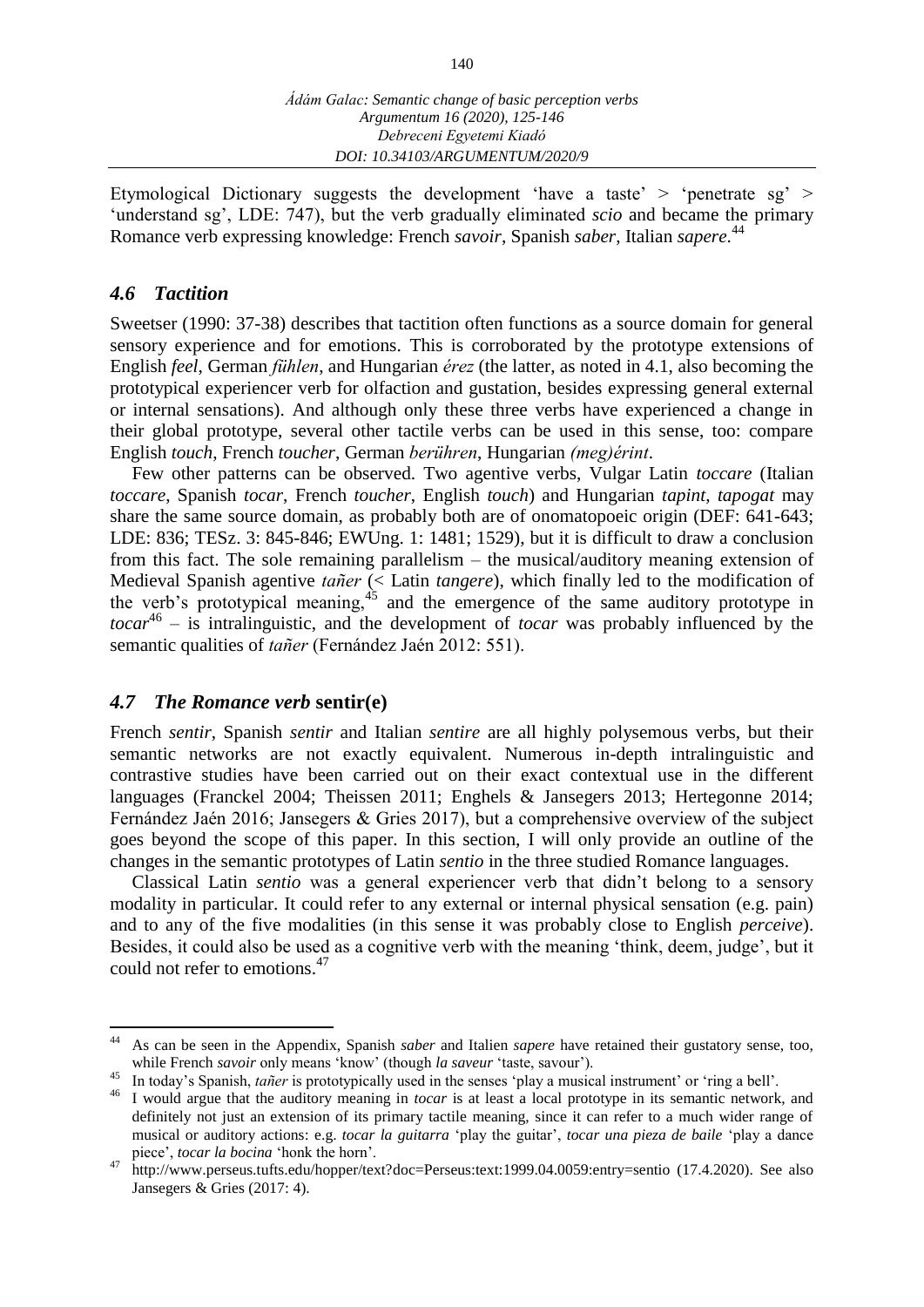The three Romance languages have all maintained the primary prototype of the verb that refers to general physical sensation (heat, temperature, pain etc.). They have also preserved its capacity to refer to the so-called "lower senses": olfaction, gustation and tactition. But all three have lost its cognitive sense, and all three have introduced another dimension, that of emotions. (I am referring to them here as all three for the sake of simplicity, but they may have not been separate languages at the time – this needs further investigation.)

What they did do individually, though, was making one or the other meaning of the verb more salient, changing it into a new prototype. Italian made *sentire* the prototypical experiencer verb of auditory perception (replacing *udire < audire*), whereby French *sentir* lost its capacity to refer to hearing, and became the prototypical olfactory verb. In the case of Spanish *sentir*, it is not that evident which meaning should be considered prototypical: according to Fernández Jaén (2005: 399), it is the tactile one, but probably because he treats tactition in the same category as all other external physical sensations, while Jansegers and Gries' (2017: 4) quantitative analysis has showed that the verb is most frequently used to refer to emotional perception. This is due to the fact that *sentir* acquired a very salient negative emotional meaning in Spanish: 'be sorry for sg' (so that *lo siento* – literally 'I feel it' – means 'I'm sorry').

Table 2 shows the experiencer domains this verb can be used in in the different languages: the possible meanings are marked with light grey, the more dominant (prototypical) ones with dark grey.

|             | general | vision | audition | olfaction | taste | touch | cognition | emotion |
|-------------|---------|--------|----------|-----------|-------|-------|-----------|---------|
| L. sentio   |         |        |          |           |       |       |           |         |
| Fr. sentir  |         |        |          |           |       |       |           |         |
| Sp. sentir  |         |        |          |           |       |       |           |         |
| It. sentire |         |        |          |           |       |       |           |         |

*Table 2. The experiencer meanings of sentir(e) in Classical Latin, French, Spanish and Italian*

Spanish *sentir* has remained an experiencer verb in spite of all its rich polysemy, but French *sentir* and Italian *sentire* have extended their olfactory meaning to the agentive and percept classes as well (just like Spanish *oler*, cf. 4.4.1). They became the primary olfactory verbs in these languages (even if the dominant meaning of Italian *sentire* expresses experiencer auditive perception), eliminating the descendents of Latin *oleo*.

## **5 Conclusion**

In this study, I examined the instances of semantic prototype changes of basic perception verbs in English, German, French, Spanish, Italian, and Hungarian. My main question was how historical linguistic data reflects the cultural role and conceptualization of the five sensory modalities (vision, audition, olfaction, gustation, and tactition) in Western society. Based on the data investigated, the following claims may be formulated: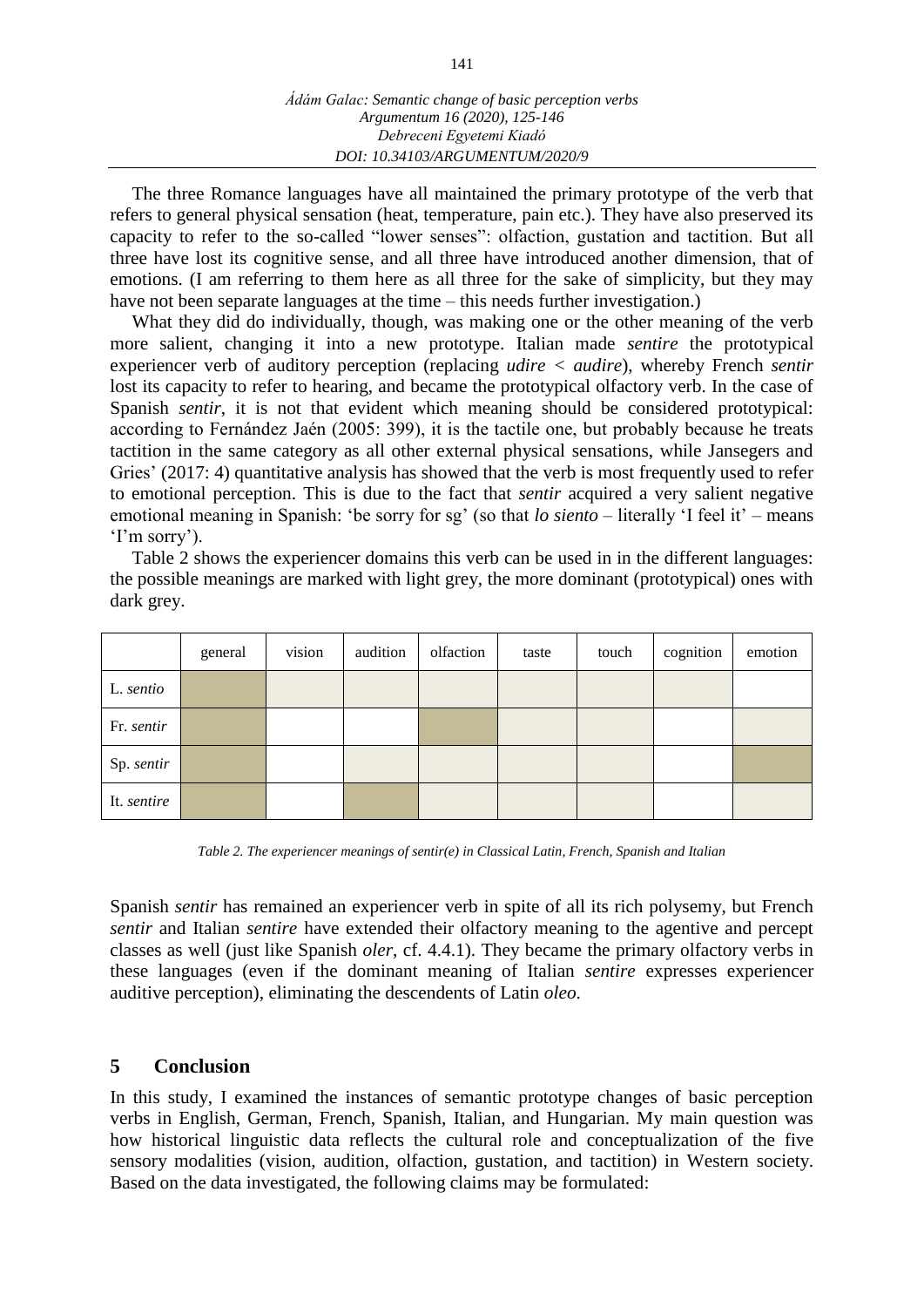First, the analysis has confirmed Sweetser's (1990) observations (see Section 2.3) on the relationship between the different sensory modalities and other conceptual domains, namely that vision is generally associated with control, power, attention, and the intellectual domain, audition with hierarchical interpersonal relations, tactition with general sensations and emotion, and gustation with personal preferences. I could also provide several examples for the change 'try'  $>$  'taste (agentive)' (cf. Whitt 2010: 25). This means that the connection of these domains with the given sensory modalities is not only visible in the polysemy of perceptual vocabulary, but it is also reflected in the way semantic prototypes of perception verbs evolve. Concerning vision, the associated conceptual domains are more than just possible meaning extensions, since they are often source domains of the change (e.g. English *watch* for control and attention, and German *betrachten* for the intellectual domain, see Section 4.2).

Even more interesting are the findings regarding olfactory perception (see Section 4.4), a modality about which few general observations have been made yet from a linguistic point of view. First, I have found that transitions between the three perceptive classes (experiencer, agentive, and percept) are significantly more frequent in this sensory modality than in any other. Most of these transitions lead to the generalization of a meaning that belongs to one of the classes to all three – which may be in connection with the low cultural significance and the low level of consciousness of olfactory experiences in Western society. Second, the dominance of the percept class over the other two and some whole > part metonymies uncovered by Harm (2000: 222) seem to corroborate Kövecses's (2019: 343) assumption that the conceptual prototype of smell is probably best represented by the passive frame. And third, contrary to gustatory perception, olfactory vocabulary tends to acquire negative connotations, which leads to the pejoration of the prototypical meaning of percept olfactory verbs.

Naturally, as shown earlier (cf. Section 3.4), this research also has its limitations. Not every verb relevant for this study has a well-documented history, which makes it impossible to reconstruct its exact semantic development. It is probably also impossible to find every verb that was at some point used as a basic perception verb at least in a variety of one of the studied languages, which excludes the possibility of a statistical examination. Still, this qualitative, exploratory, comparative analysis has yielded valuable new information on how perceptive events are linguistically conceptualized in Western society, and its limitations delineate possible areas of future research. Among others, one could examine the whole polysemy structure or the prefixed (e.g. Hungarian *lenéz vkit* 'look down upon sy') and phrasal (e.g. English *look after sy*) variations of these verbs, though both would immensely increase the complexity of the problem. As mentioned in Section 2.1, the frequency of the different perception verbs varies from one language to another, and its study may also provide useful information on the significance of the concepts represented by each verb in the various languages. And, of course, other European languages could be included in the examination, as well as languages belonging to completely different cultures.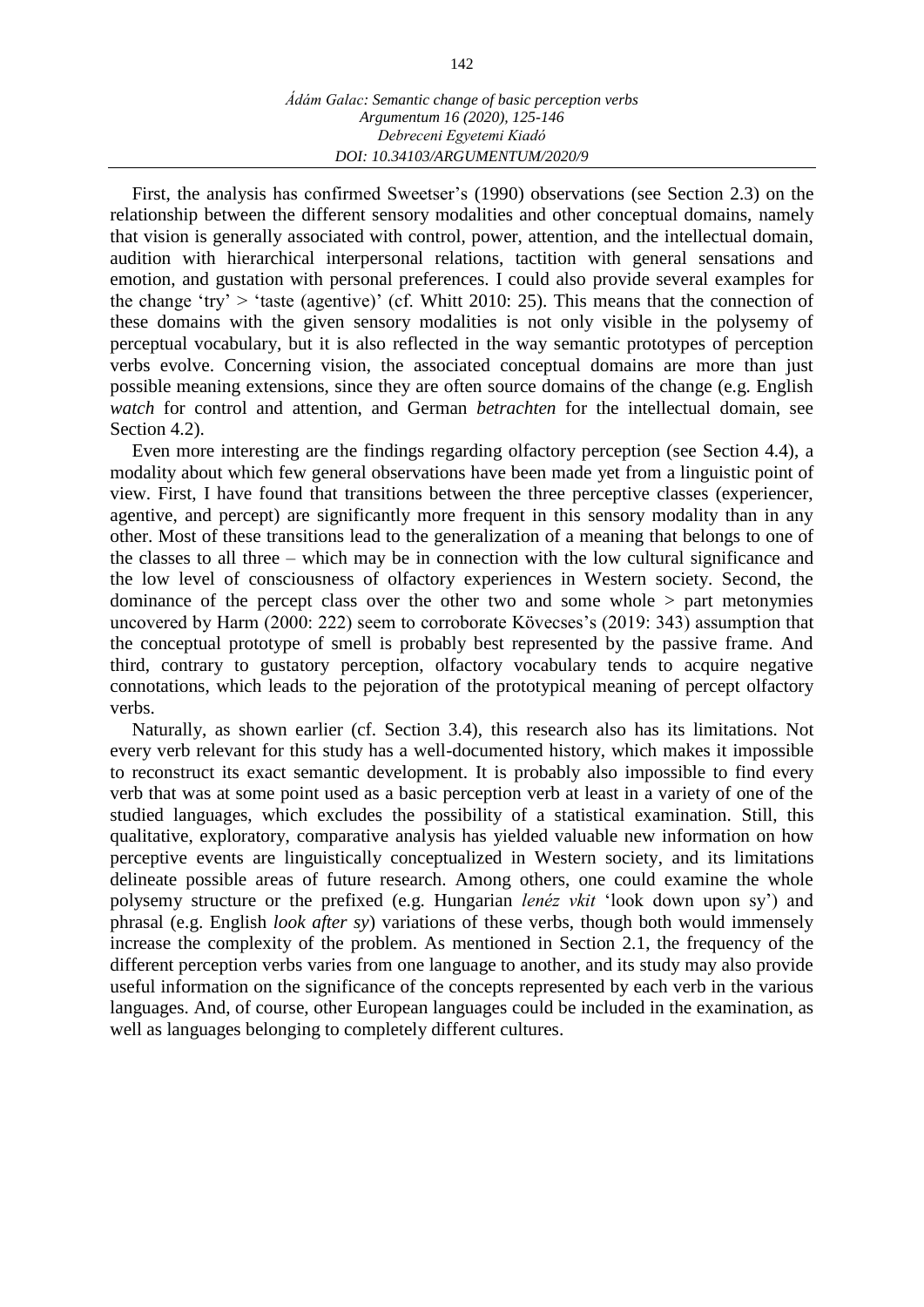#### **References**

- Alm-Arvius, C. (1993): *The English Verb* See*: A Study in Multiple Meaning*. Göteborg: Acta Universitatis Gothoburgensis.
- Bergen, B. K. (2012): *Louder Than Words. The New Science of How the Mind Makes Meaning*. New York: Basic Books.
- Bergen, B. K. (2015): Embodiment, simulation, and meaning. In: Riemer, N. (ed.): *The Routledge Handbook of Semantics*. London & New York: Routledge, 142-157.
- Cacciari, C. & Levorato, M. C. (2003): "Res accendent lumina rebus". La descrizione dell'esperienza sensoriale, ovvero dei rapporti fra percezione e linguaggio. In: Savardi, U. & Mazzocco, A. (eds.): *Figura e sfondo. Temi e variazioni per Paolo Bozzi*. Padova: CLEUP, 179-200.
- Díaz Vera, J. E. (2011): Derivation in a word-based morphology: on the origin of Old English verbs of perception, cognition and emotion. *Linguistica* 51.1, 285-290. <https://doi.org/10.4312/linguistica.51.1.285-290>
- Enghels, R. & Jansegers, M. (2013): On the crosslinguistic equivalence of *sentir(e)* in Romance languages: A contrastive study in semantics. *Linguistics* 51.5, 957-991. <https://doi.org/10.1515/ling-2013-0034>
- EWUng. = Benkő, L. et al. (Hrsg.) (1993-1995): *Etymologisches Wörterbuch des Ungarischen* 1-2. Budapest: Akadémiai Kiadó.
- Fernández Jaén, J. (2005): Verbos de percepción sensorial en español: una clasificación cognitiva. *Interlingüística* 16.1, 391-405.
- Fernández Jaén, J. (2012): *Semántica cognitiva diacrónica de los verbos de percepción física del español.* Tesis doctoral. Alicante: Universidad de Alicante.
- Fernández Jaén, J. (2016): Usos modales y epistémicos del verbo *sentir*. *Revista de Investigación Lingüística* 19, 199-226.
- Fernández Jaén, J. (2017): Las leyes del cambio semántico: una reflexión epistemológica. *[Quaderni di semantica: rivista internazionale di semantica teorica e applicata](https://dialnet.unirioja.es/servlet/revista?codigo=9935)* [3-4.1,](https://dialnet.unirioja.es/servlet/revista?codigo=9935) 87- 124.
- Franckel, J.-J. (2004): Sens / sentir. *Linx* 50, 103-134. <https://doi.org/10.4000/linx.140>
- Geeraerts, D. (1997): *Diachronic Prototype Semantics. A Contribution to Historical Lexicology*. Oxford: Clarendon Press.
- Gisborne, N. (2010): *The Event Structure of Perception Verbs*. Oxford: Oxford University Press. <https://doi.org/10.1093/acprof:oso/9780199577798.001.0001>
- Giura, F. (2018): Activity ed Experience nei verbi latini di percezione uditiva. Mutamento linguistico e biodiversità. *Atti del XLI Convegno della Società Italiana di Glottologia, 1-3 dicembre 2016*. Perugia: Università per Stranieri, 259-264.
- Grimm, J. (1848): Die fünf sinne. *Zeitschrift für deutsches Altertum* 6, 1-15.
- Győri, G. (2002): Semantic change and cognition. *Cognitive Linguistics* 13.2, 123-166. <https://doi.org/10.1515/cogl.2002.012>
- Harm, V. (2000): *Regularitäten des semantischen Wandels bei Wahrnehmungsverben des Deutschen*. Stuttgart: Franz Steiner Verlag.
- Hertegonne, E. (2014): *Étude diachronique des propriétés sémantico-syntaxique du verbe de perception* sentire/sentir *du latin jusqu'au français contemporain*. Ghent: Universiteit Gent.
- Ibarretxe-Antuñano, I. (1990): *Polysemy and Metaphor in Perception Verbs: A Cross-Linguistic Study*. Doctoral Thesis. Edinburgh: University of Edinburgh.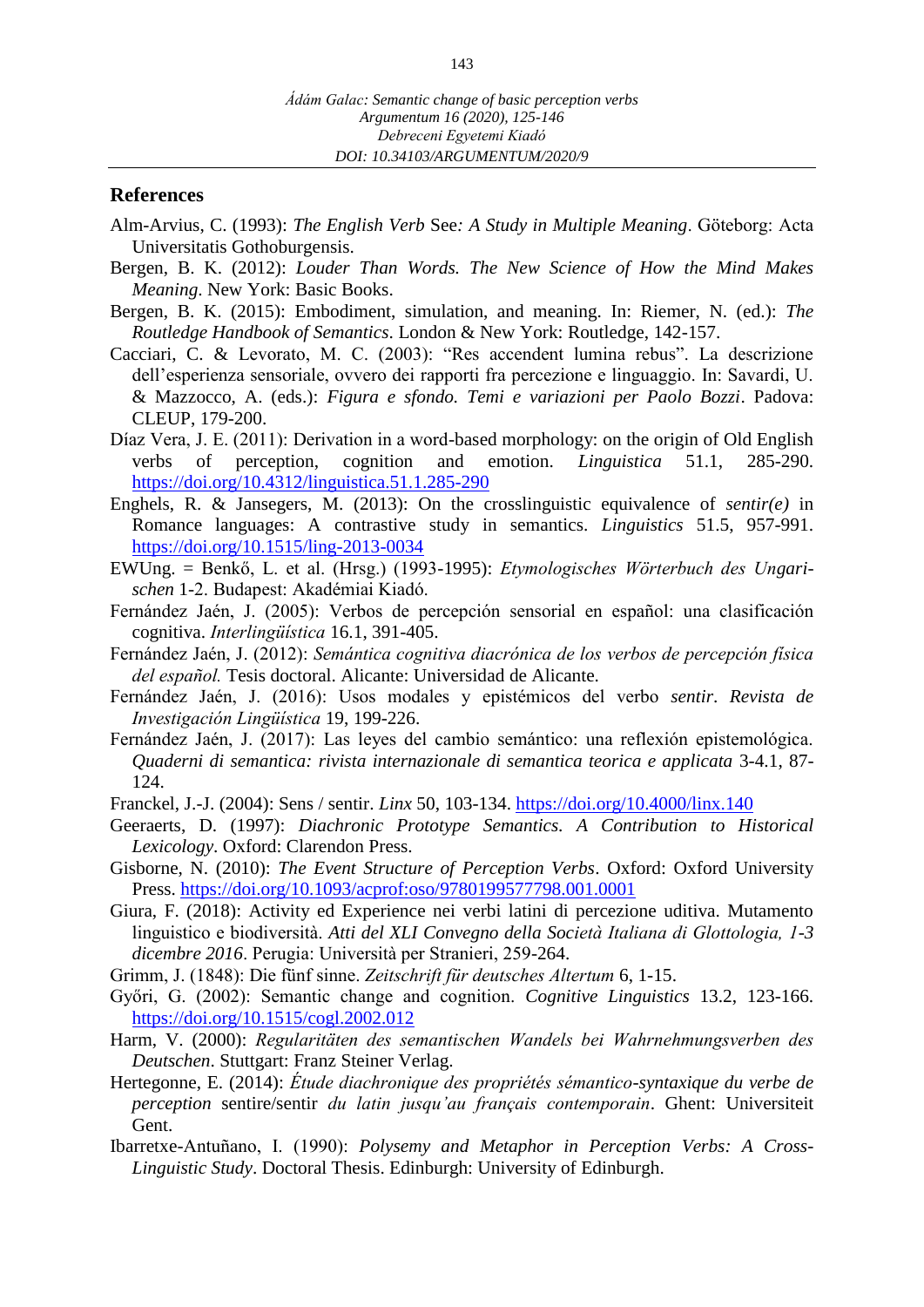- Jansegers, M. & Gries, S. Th. (2017): Towards a dynamic behavioral profile: A diachronic study of polysemous *sentir* in Spanish. *Corpus Linguistics and Linguistic Theory*, to appear.
- Job, M. & Job, U. (1997): Überlegungen zum semantischen Wandel. In: Gather, A. & Werner, H. (Hrsg.): *Semiotische Prozesse und natürliche Sprache. Festschrift für Udo L. Figge zum 60. Geburtstag*. Stuttgart, 255-272.
- Johnson, M. (1987): *The Body in the Mind: The Bodily Basis of Meaning, Imagination and Reason*. Chicago & London: The University of Chicago Press. <https://doi.org/10.7208/chicago/9780226177847.001.0001>
- Kövecses, Z. (2019): Perception and Metaphor. The Case of Smell. In: J. Speed, L., O'Meara, C., San Roque, L. & Majid, A. (eds.): *Perception Metaphors (Converging Evidence in Language and Communication Research 19)*. Amsterdam & Philadelphia: John Benjamins, 327-346. <https://doi.org/10.1075/celcr.19.16kov>
- Lakoff, G. (1987): *Women, Fire and Dangerous Things*. Chicago & London: The University of Chicago Press. <https://doi.org/10.7208/chicago/9780226471013.001.0001>
- Lakoff, G. & Johnson, M. (1980): *Metaphors We Live By*. Chicago & London: The University of Chicago Press.
- Langacker, R. W. (2008): *Cognitive Grammar. A Basic Introduction*. Oxford: Oxford University Press. <https://doi.org/10.1093/acprof:oso/9780195331967.001.0001>
- Langacker, R. W. (1990): *Concept, Image, and Symbol: The Cognitive Basis of Grammar*. Berlin & New York: Mouton de Gruyter.
- LDE = Dubois, J. & Mitterand, H. & Dauzat, A. (2007): *Larousse Dictionnaire étymologique*. Paris: Éditions Larousse.
- Liver, R. (2003): Die Verben der sinnlichen Wahrnehmung im Bündnerromanischen. *Vox Romanica* 62.1, 67-85.
- Nerlich, B. & Clarke, D. D. (1988): A Dynamic Model of Semantic Change. *Journal of Literary Semantics* 17, 73-90. <https://doi.org/10.1515/jlse.1988.17.2.73>
- ODEE = Onions, C. T. (Ed.) (1967): *The Oxford Dictionary of English Etymology*. Oxford: Clarendon Press.
- OED = Simpson, J. A. & Weiner E. S. C. (eds.) (1989): *The Oxford English Dictionary*. Second Edition. Vol 1-20. Oxford: Oxford University Press.
- Piron, S. (2002): Évolution sémantique des verbes de perception en français : une approche lexicale. *Actes du XVI<sup>e</sup> colloque des Journées de linguistique, 15-16 mars, AEDILL*. Québec: Université Laval, 71-82.
- Piron, S. (2006): *Analyse et représentation des connaissances en sémantique verbale. L'interface syntaxe-sémantique du verbe* entendre. Thèse de doctorat. Montréal: Université du Québec à Montréal.
- DEF = Picoche, J. (1979): *Dictionnaire étymologique du français*. Paris: Le Robert.
- Rojo López, A. M. & Valenzuela, J. (2005): Verbs of sensory perception: An English-Spanish comparison. *Languages in Contrast* 5.2, 219-243. <https://doi.org/10.1075/lic.5.2.03lop>
- Salesse, R. (2015): *Faut-il sentir bon pour séduire ? 120 clés pour comprendre les odeurs*. Versailles: Éditions Quae.
- Steinbach, E. (2015): "Ich habe seinen Anblick geschmeckt…" Verben der Wahrnehmung zwischen Perzeption und Kognition. In: Behlmer, H. & Junge, F. (Hrsg.): *Göttinger Orientforschungen IV. Reihe Ägypten 59*. Wiesbaden: Harrassowitz Verlag, 209-225. <https://doi.org/10.2307/j.ctvc2rkg8.15>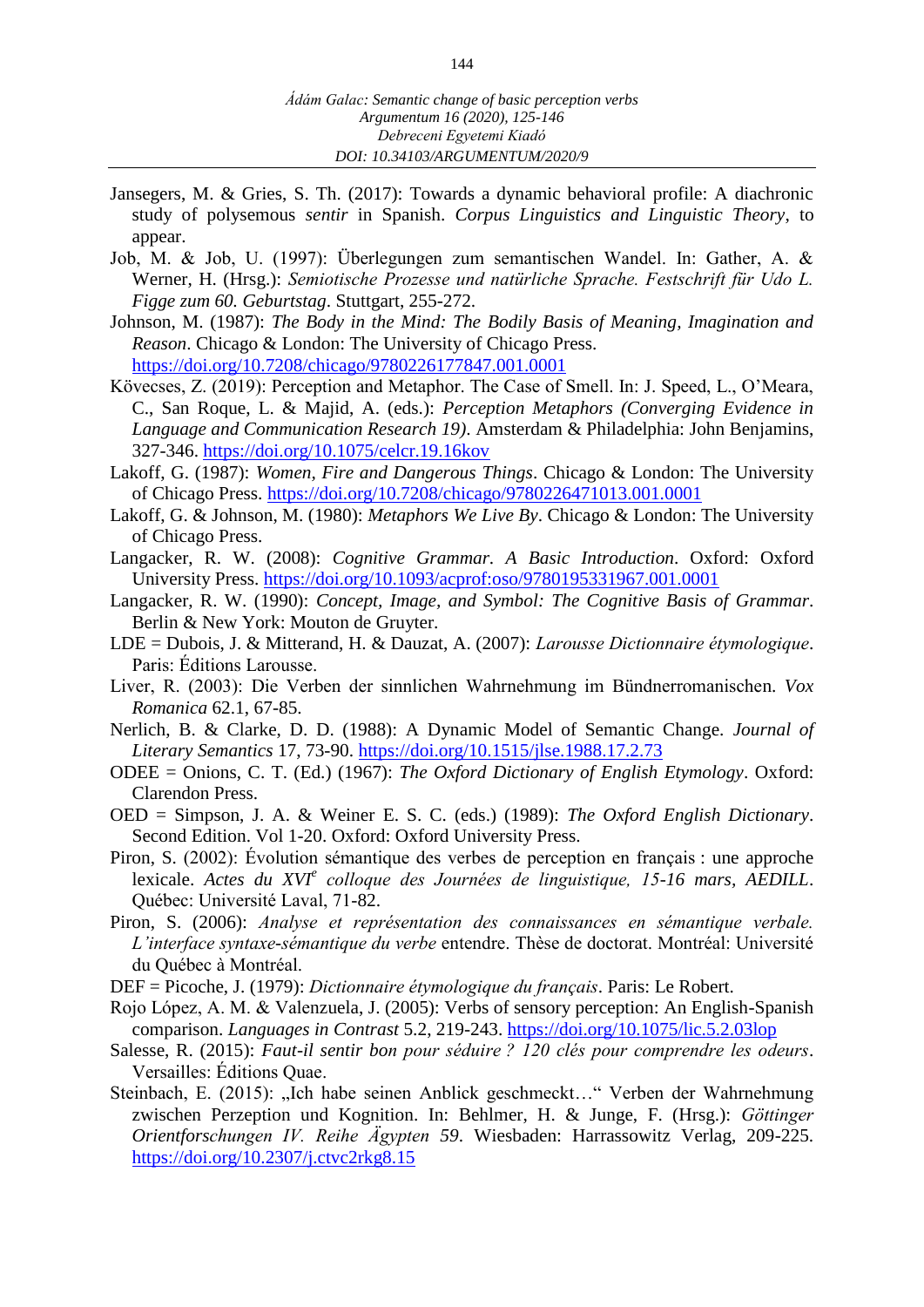- Sweetser, E. (1990): *From Etymology to Pragmatics. Metaphorical and Cultural Aspects of Semantic Structure*. Cambridge: Cambridge University Press. <https://doi.org/10.1017/CBO9780511620904>
- TESz = Benkő, L. et al. (eds.) (1967-1976): *A magyar nyelv történeti-etimológiai szótára* 1-3. Budapest: Akadémiai Kiadó.
- Theissen, A. (2011): *Sentir* : les constructions prédicatives de l'olfaction. *Langages* 181, 109- 125. <https://doi.org/10.3917/lang.181.0109>

Tolcsvai Nagy, G. (2013): *Bevezetés a kognitív nyelvészetbe*. Budapest: Osiris.

- Vendryes, J. (1932): Sur les verbes qui expriment l'idée de 'voir'. *Académie des inscriptions et belles-lettres, comptes rendus de l'année 1932*, 192-206. <https://doi.org/10.3406/crai.1932.76206>
- Walde, A. (1910): *Lateinisches Etymologisches Wörterbuch*. Zweite umgearbeitete Auflage. Heidelberg: Carl Winter's Universitätsbuchhandlung.
- Whitt, R. J. (2010): *Evidentiality and Perception Verbs in English and German*. Bern: Peter Lang. <https://doi.org/10.3726/978-3-0353-0306-3>
- Wood, F. A. (1899): The Semasiology of Words for 'Smell' and 'See'. *PMLA* 14.3, 299-346. <https://doi.org/10.2307/456640>

Ádám Galac Eötvös Loránd University Budapest Intercultural Linguistics Doctoral Programme H-1088 Budapest adam.galac@gmail.com